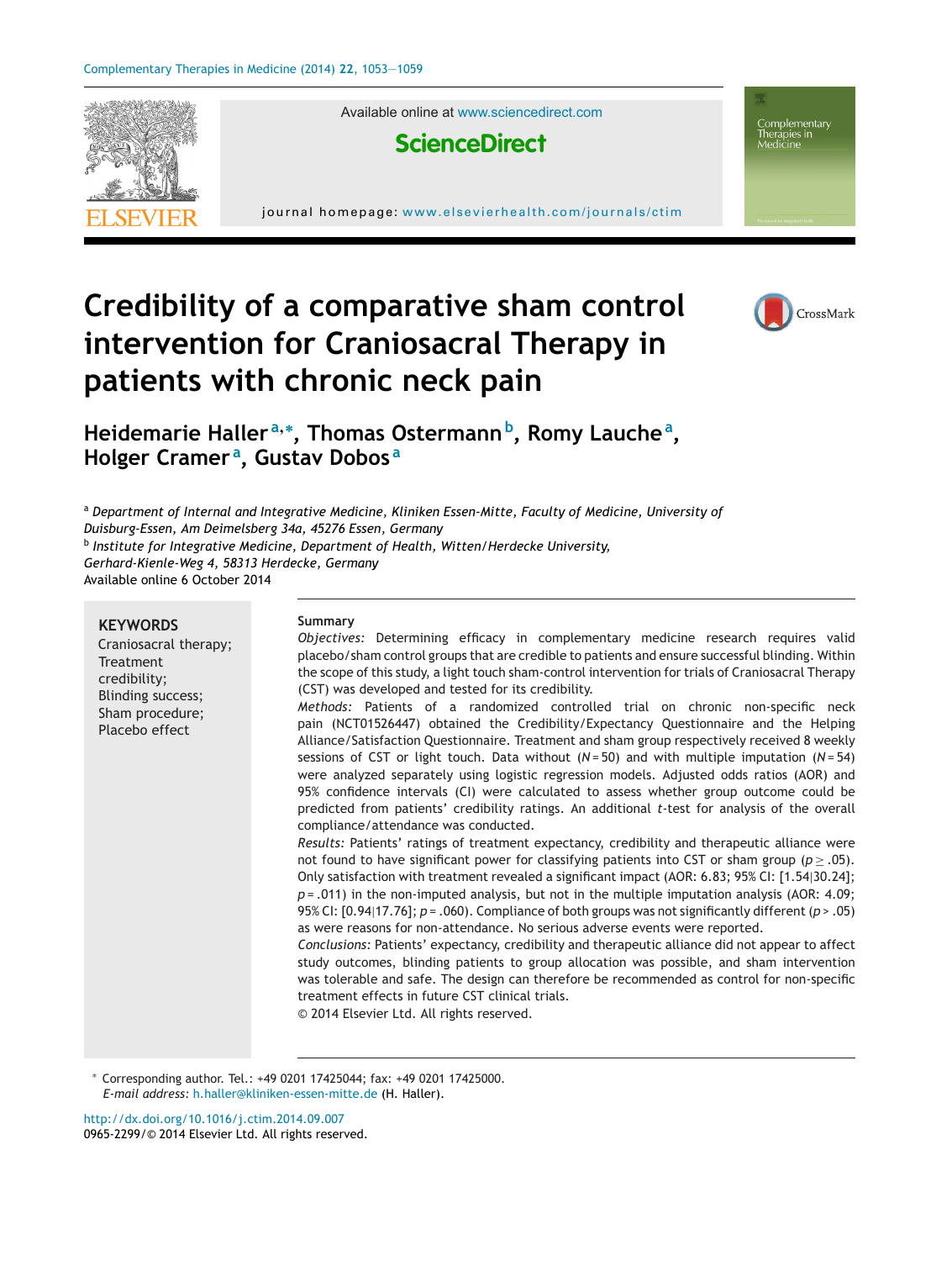## **Introduction**

The question about the extent of specific effects, through which therapeutic interventions achieve symptom alleviation, is currently best answered by controlling for placebo effects in randomized controlled trials. Aside from effects due to specific treatment mechanisms, there are several of non-specific and placebo effects due to psycho-physiological mechanisms associated with the treatment procedure; including contextual effects (setting, location), practitioner characteristics (gender, qualification, illness and treatment beliefs), the patient's response to observation, assessment and interaction with the practitioner (attention, empathy) as well as the patient's expectations and prior experiences of the treatment.<sup>1-3</sup> Placebo response is mediated by unconscious and conscious mechanisms of classical and operant conditioning, and by secretion of endogenous opiates, endocannabinoids, dopamine or serotonin.[4,5](#page-5-0)

A valid placebo/sham control group should therefore mimic the intervention of interest best possible in terms of treatment duration, frequency, procedure, and therapist attention without producing specific treatment effects. Moreover, interventions being compared should generate similar levels of expectancy, i.e. the patients' preconceptions about their clinical improvement from treatment; and credibility, i.e. the patient's beliefs that the treatment is rational and logical for managing their condition.<sup>[6](#page-5-0)</sup> In pain research, both variables have been shown to be predictors of the study outcome, in the way that higher expectations for recovery and a higher experienced credibility are correlated with increased functional improvement.<sup> $6-8$ </sup> The impact of the alliance between patient and therapist is also not negligible. Study results could even demonstrate that patients' confidence in the treatment procedure admittedly correlated with the treatment outcome; the overall effect however depended considerably more on the quality of the therapeutic alliance.<sup>[9](#page-5-0)</sup>

Since non-pharmacological or multimodal treatments generally induce greater placebo responses than single drug trials, $10$  the determination of efficacy in complementary and alternative medicine (CAM) remains a methodological challenge. Studies on physical therapies that attempted to control for non-specific effects used several forms of manual placebos such as gentle manipulation, effleurage, soft tissue massage, or mild acupressure — with more or less success of generating credible control groups.<sup>11–15</sup> In current trials of Craniosacral Therapy (CST) study quality was quite low, mostly using observational designs or randomized controlled trials with weak controls such as waiting lists or ineffective physical treatments.[16—18](#page-5-0)

Therefore, a two-arm randomized controlled design comparing CST to a light touch sham attention-control procedure was developed and tested for its credibility and the success of blinding participants to group allocation.

## **Methods**

#### **Design**

pain patients with a two-arm parallel group design of 8 weeks of treatment. The trial protocol was reviewed and approved by a national ethics committee prior to recruitment. Written informed consent was obtained from all patients. After baseline assessment and asking about their treatment expectations, patients were randomized 1:1 to groups of either CST or sham treatment using non-stratified block randomization with random varying block lengths and sealed and opaque envelopes sorted in ascending order of randomization. Credibility measures were assessed post treatment at week 8. All data were collected by blinded outcome assessors.

### **Setting**

The study took place at the Department of Internal and Integrative Medicine at Kliniken Essen-Mitte, University of Duisburg-Essen, Germany. All observations, assessments and treatments were realized between February 2012 and May 2013. During treatment patients lay in a supine position and were asked to close their eyes; they were fully clothed, except for shoes, belts or other restrictive items.

#### **Intervention development**

According to Upledger's conception of  $CST<sup>19</sup>$  $CST<sup>19</sup>$  $CST<sup>19</sup>$  a standardized CST treatment and sham protocol for chronic neck pain was developed. In craniosacral theory, causes of neurophysiological and psychosomatic symptoms are founded in traumas of fascial body tissues due to accidents, injuries, postural or emotional stressors. Adhesions in cranial sutures, cerebral/spinal membranes, and related connective tissues lead to abnormal cerebrospinal fluid rhythms, which can be assessed and treated by gentle manual palpation techniques. Releasing tissue restrictions in the whole body and eliminating stasis within the dynamic system between cranium and sacrum seek to balance sensory, motor, cognitive and emotional aspects of patients' central and autonomic nervous system.

For both groups, treatment protocols comprised 8 individual sessions once a week lasting for 45 min each. Number and duration of the offered sessions based on previous research.[18](#page-5-0) At each session, subjects of both groups received initial structural CST examination including assessment of recent symptoms, general and local listenings for connective tissue restrictions, and evaluation of the cerebrospinal fluid/craniosacral rhythm. Possible adverse events of the last session were also enquired. The CST group was then treated using standardized application of gentle fascial trac-tion, release and unwinding techniques<sup>[19,20](#page-5-0)</sup> on the basis of located restrictions ([Table](#page-2-0) 1). Dialog techniques for reinforcing body awareness as part of the somato-emotional release were also used. $21$  Thereby therapists followed a treatment algorithm, in which each further step of the therapy path depended on the previous outcome, because a strict equal procedure for all patients is neither feasible nor expedient.<sup>[18,22](#page-5-0)</sup> During the sham sessions, which were designed to be believable but not specifically effective, the same anatomic regions as in the CST group were treated, but only lightly touching them without therapeutic intention for 2 min each time.<sup>[13,23](#page-5-0)</sup> Subjects of the sham group were

This was a secondary analysis of a randomized controlled trial (NCT01526447) in chronic non-specific neck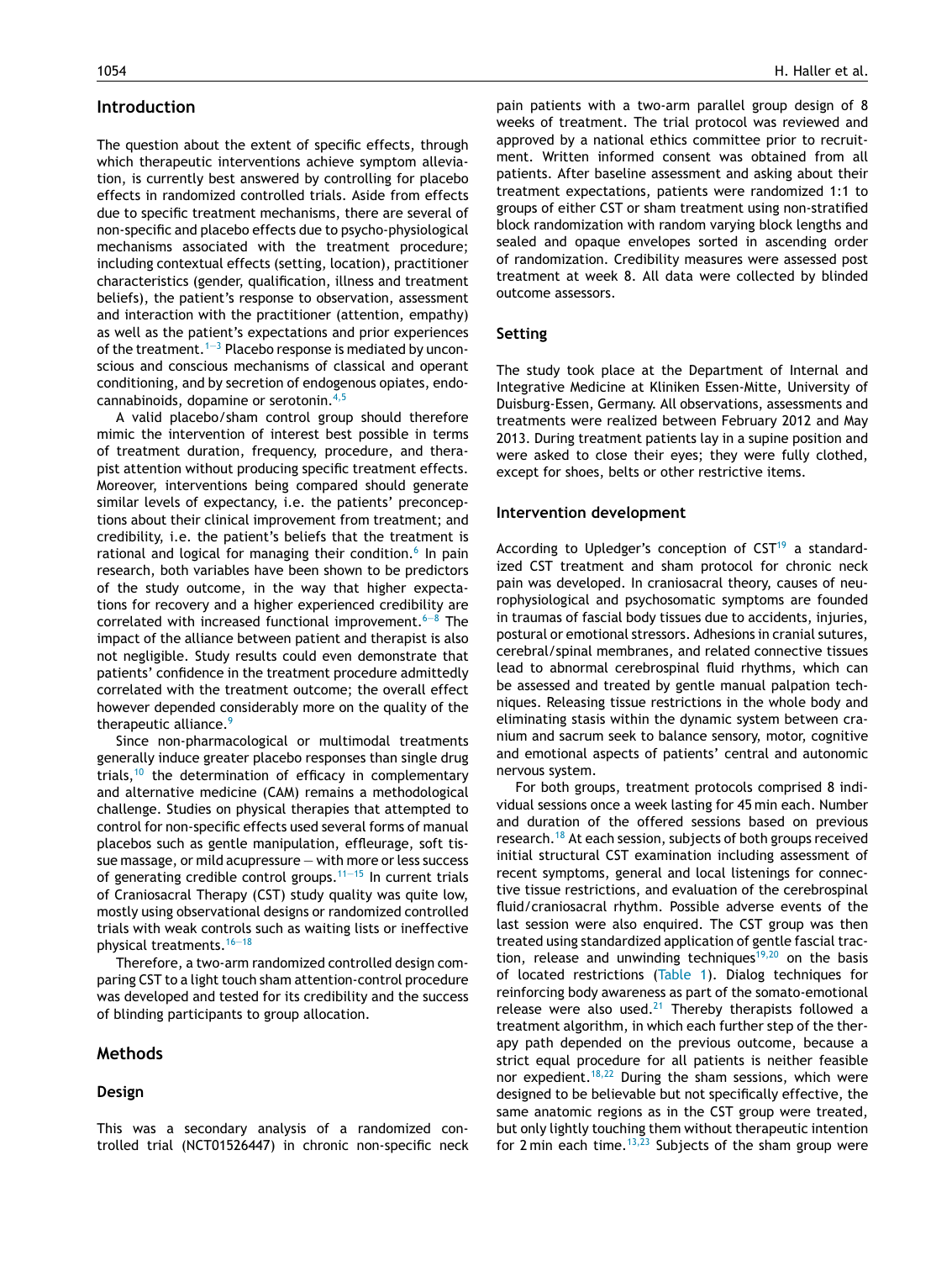<span id="page-2-0"></span>**Table 1** Treatment algorithms for Craniosacral Therapy and sham.

|               | Both groups                                                                                                                                                                                                                                                                                                                                               |                                                      |  |  |  |
|---------------|-----------------------------------------------------------------------------------------------------------------------------------------------------------------------------------------------------------------------------------------------------------------------------------------------------------------------------------------------------------|------------------------------------------------------|--|--|--|
| $\mathbf{1}$  | Structural examination: listenings for fascial<br>restrictions, evaluation of the craniosacral rhythm<br>before and after treatment                                                                                                                                                                                                                       |                                                      |  |  |  |
|               | Craniosacral Therapy group                                                                                                                                                                                                                                                                                                                                | Sham group                                           |  |  |  |
| $\mathcal{P}$ | Frontal lift, parietal lift, medial<br>compression of the parietal<br>bones, release of the sagittal<br>suture and atlanto-occipital<br>joint,<br>compression-decompression of<br>the sphenobasilar and<br>temporomandibular joints,<br>cranial base release, hyoid<br>diaphragm release, fascial<br>unwinding of the head/neck,<br>still point induction | Light touch of<br>the cranium,<br>face and neck      |  |  |  |
| 3             | Thoracic inlet release, dural<br>tube traction, fascial unwinding<br>of the arms                                                                                                                                                                                                                                                                          | Light touch of<br>the shoulders<br>and thorax        |  |  |  |
| 4             | Respiratory and pelvic<br>diaphragm release, visceral<br>release, lumbosacral and<br>sacroiliac decompression, fascial<br>unwinding of the lower limbs                                                                                                                                                                                                    | Light touch of<br>the abdomen,<br>pelvis and<br>legs |  |  |  |

also asked to listen into their body for pleasant or unpleasant physical reactions. At the end of each session, global CST assessment was repeated for both groups and treatment steps were recorded by the therapist using a structured log.

## **Practitioner characteristics**

In contrast to other studies investigating CST,  $18,24$  more than one therapist took part in treating patients, although weak inter-rater reliability has been reported for craniosacral assessment techniques. $25-27$  The multi-therapist design was chosen with respect to higher generalizability intending not to evaluate the therapist effect but the therapy effect. The 4 practitioners were female and licensed physical therapists with advanced CST qualification and on average 6 years of clinical practice. Indeed, moving between therapists was not envisaged, because of possible dilution of study effects. $23$  From day one, therapists were involved in the development of treatment protocols and received a further training to standardize CST and sham techniques.

#### **Patient characteristics**

The study population included patients with chronic nonspecific neck pain for at least 3 months with at least moderate pain intensity of ≥45 mm on a 100 mm visual analog scale (VAS), aged 18—65 years. Whereas patients were blinded to treatment allocation, only naïve subjects were included to prevent systematic bias due to de-blinding.

Study patients were also not aware of the fact that one group will receive a sham treatment; instead they were told that two different CST techniques would be tested. This approach was recommended for generating valid sham procedures in manual therapy trials.<sup>[28](#page-5-0)</sup> So the description of the study interventions was conceived to objectively inform patients about the procedures, without overtly labeling them. $29$  Exclusion criteria for study participation were specific neck pain due to degenerative, inflammatory or neurological diseases, physical traumata or neoplasms of the spine. Patients with severe comorbid somatic or psychiatric disorders, current pregnancy, intake of corticosteroids, opiates, muscle relaxants or antidepressants, or recently starting another medication or invasive/manipulative treatment of the spine were also excluded.

#### **Assessment of credibility measures**

The credibility of the sham protocol was evaluated by two self-report measures. Firstly, the Credibility/Expectancy Questionnaire (CEQ), which has shown high internal consistency and test-retest reliability,  $6,30$  was used in an adapted form.[31](#page-5-0) Three of originally six items were selected to assess treatment expectations, the logical consistency of the treatment and the willingness for recommending the treatment to a friend. A principal component analysis confirmed the original two-factor solution, in which the first item had higher loadings on the factor expectancy (0.99) and the second and third items on the factor credibility (0.96 for both items). The three questions with a rating scale from 1 (not at all) to 9 (very much) read as follows:

- 1. How confident are you that Craniosacral Therapy will be successful in reducing your neck pain symptoms?
- 2. How logical does Craniosacral Therapy seem to you for treating your limitations due to neck pain?
- 3. How confident would you be in recommending Craniosacral Therapy to a friend with the same problems?

Secondly, patients obtained the Helping Alliance Questionnaire  $(HAQ)^{32}$  $(HAQ)^{32}$  $(HAQ)^{32}$  to assess their interaction with the practitioner and control for attention effects; also in a valid and reliable adaption of altogether 11 items that were answered on a 6-point rating scale from strongly disagree to strongly agree.<sup>[33](#page-5-0)</sup> The values were then summarized to the two subscales: quality of the therapeutic relation and satisfaction with the treatment. As satisfaction always might influence credibility and alliance ratings, this variable was considered, too.

To evaluate patients' compliance with their allocated treatment option, the number of attended sessions was assessed for both groups, as well as reasons for nonattendance.

#### **Data analysis**

For the analyses of baseline data, drop-out characteristics and patients' compliance chi-square tests and independent samples *t*-tests were computed.

To analyze the impact of credibility of the sham protocol a logistic regression model was applied on the treatment group variable with ''treatment expectancy'', ''logical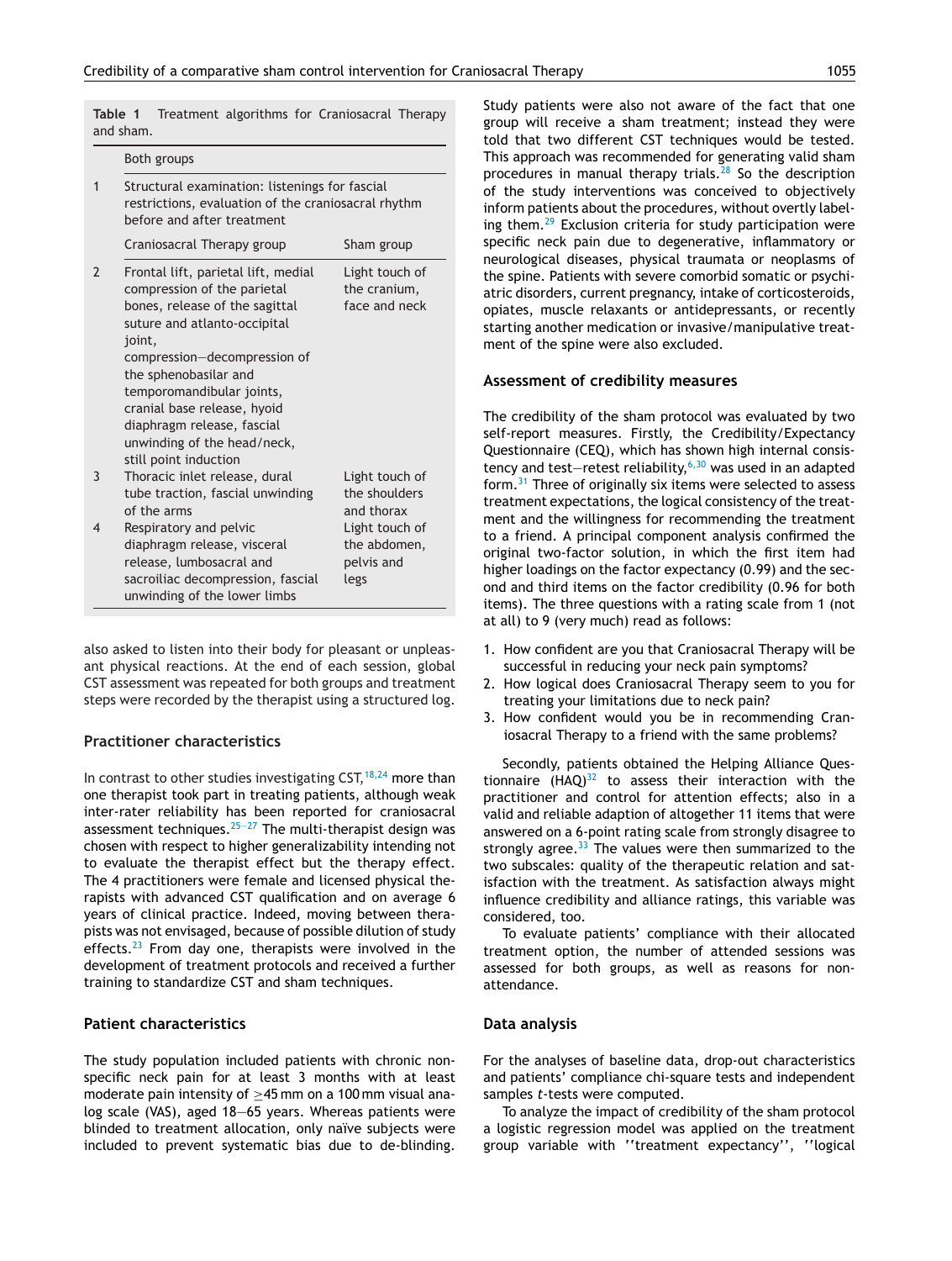consistency of treatment'', ''recommendation of treatment'', ''relation to therapist'' and ''satisfaction with treatment'' as independent continuous predictors. To assess whether treatment group could be predicted from these variables, adjusted odds ratios (AOR) and 95% confidence intervals (CI) were calculated for all included variables. The Hosmer—Lemeshow goodness-of-fit test was used to assess how well the chosen model fits the data. Logistic regression was carried out on both the original dataset (all cases with complete data) and a pooled dataset (intentionto-treat population) using multiple imputation techniques based on a multivariate regression model of baseline values and socio-demographic parameters. Missing predictor values were imputed 20 times. The resulting data sets were then analyzed separately and combined into a final point estimate of the AORs. To compare the results of both analyses AORs and 95% CI were displayed graphically.

All analyses were performed using SPSS software (version 20.0, IBM).

## **Results**

#### **Patients**

A total of 54 patients (81.5% female) with an average age of  $44.6 \pm 10.0$  years were randomized. At baseline, no significant differences between study groups were found regarding age, gender, educational level, neck pain duration, or pain intensity ( $p \geq .05$ ). Fifty patients of the initial sample completed measurement at week 8; data from two CST patients and two sham patients were missing due to reasons of scheduling or loss of interest and had to be imputed. The four drop-outs did not significantly differ from completers in terms of baseline variables described above ( $p \ge .05$ ) (Table 2).

## **Credibility of protocols**

The results of the logistic regression model are displayed in Fig. 1. The AORs of ''treatment expectancy'', ''logical consistency of treatment'', ''recommendation of treatment'' and ''relation to therapist'' were not found to have significant predictive power for classifying patients into CST or sham group in both datasets  $(Table 3)$  $(Table 3)$  $(Table 3)$ . Only the predictor ''satisfaction with treatment'' revealed a significant AOR of 6.83 (95% CI: [1.54|30.24]; *p* = .011) in the complete data analysis. However this AOR was not significant for the



**Figure 1** Adjusted odds ratios and 95% confidence intervals of the logistic regression model.

pooled analysis of the imputed dataset (AOR: 4.09; 95% CI: [0.94|17.76]; *p* = .060).

## **Compliance with and safety of protocols**

For both groups similar levels of compliance were found. Patients of the CST group attended on average  $7.7 \pm 0.9$  sessions (96.25%), patients of the sham group  $6.7 \pm 2.4$  sessions (83.75%). Although this group difference was not statistically significant  $(p = .054)$  twice as many patients of the sham group as of the CST group did not participate in all treatment sessions. In the sham group following reasons for intermittent attendance were reported: scheduling or personal problems by four patients, infectivity of the treatment by three patients, and symptom worsening by one patient. In comparison, three patients of the CST group stated scheduling problems and one patient symptom worsening as the reasons for not attending the whole number of sessions provided. However, none of the patients reported serious adverse events neither through CST nor through sham treatment.

## **Discussion**

To facilitate efficacy research it is imperative to test CST against a valid and credible sham intervention with successful patient-blinding; even if previous studies queried the use of manual sham procedures for clinical trials of CST.<sup>[31,34](#page-5-0)</sup> The results of the present study illustrate that the

|  | Table 2 Sample characteristics at baseline (mean $\pm$ standard deviation). |
|--|-----------------------------------------------------------------------------|
|--|-----------------------------------------------------------------------------|

|                                     | Craniosacral<br>Therapy<br>$(n = 27)$ | Sham $(n=27)$   | p value | Completers<br>$(n = 50)$ | Drop-outs<br>$(n=4)$ | p value | Total $(n=54)$  |
|-------------------------------------|---------------------------------------|-----------------|---------|--------------------------|----------------------|---------|-----------------|
| Age (years)                         | $44.2 + 9.7$                          | $45.0 \pm 10.5$ | .769    | $44.6 \pm 10.0$          | $45.0 \pm 11.5$      | .934    | $44.6 \pm 10.0$ |
| Gender $(f m)$ $(\%)$               | 70.4 29.6                             | 92.617.4        | .076    | 80.0 20.0                | 10010                | .322    | 81.5 18.5       |
| Education ( $\langle$ hs hs ud) (%) | 33.3 29.6 37.1                        | 34.6 42.3 23.1  | .153    | 34.0 34.0 32.0           | 33.3 66.7 0          | .553    | 34.035.830.2    |
| Duration of pain (years)            | $9.9 + 9.2$                           | $9.3 + 8.8$     | .809    | $9.9 \pm 9.0$            | $4.7 + 4.6$          | .328    | $9.6 \pm 8.9$   |
| Pain intensity (VAS)                | $64.1 \pm 12.8$                       | $64.4 \pm 13.3$ | .942    | $6.4 \pm 1.3$            | $6.6 \pm 3.1$        | .785    | $64.3 \pm 12.9$ |

F = female; hs = high school; m = male; *n* = sample size; ud = university degree.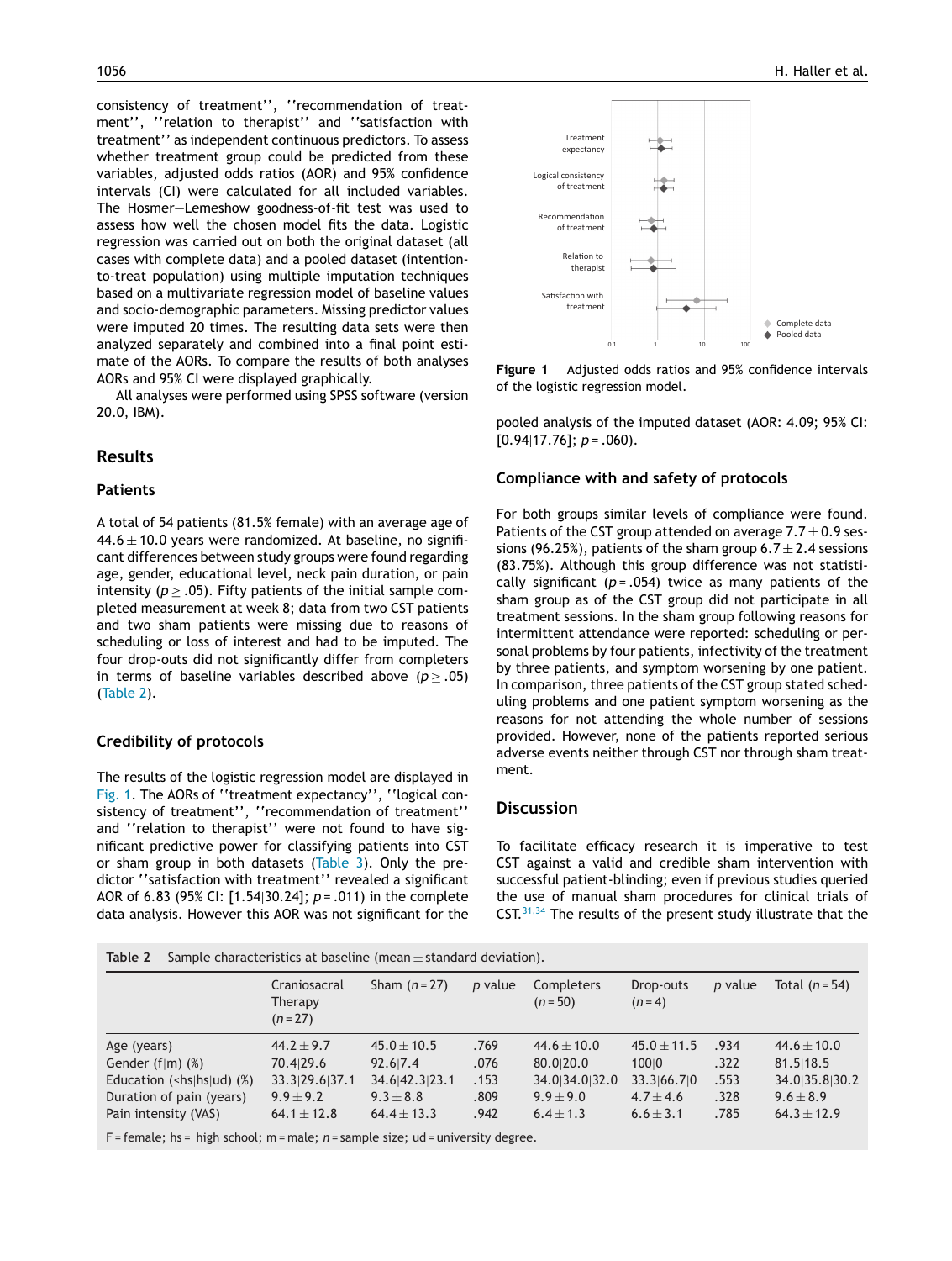|               | Predictor variables              | $B \pm SE$       | p value | <b>AOR</b> | Lower<br>95% CI          | Upper<br>95% CI                 |
|---------------|----------------------------------|------------------|---------|------------|--------------------------|---------------------------------|
| Complete data | Treatment expectancy             | $0.11 \pm 0.29$  | .701    | 1.12       | 0.64                     | 1.96                            |
|               | Logical consistency of treatment | $0.30 \pm 0.25$  | .227    | 1.36       | 0.83                     | 2.22                            |
|               | Recommendation of treatment      | $-0.32 \pm 0.30$ | .281    | 0.73       | 0.40                     | 1.30                            |
|               | Relation to therapist            | $-0.34 \pm 0.51$ | .510    | 0.72       | 0.26                     | 1.94                            |
|               | Satisfaction with treatment      | $1.92 \pm 0.76$  | .011    | 6.83       | 1.54                     | 30.24                           |
|               | Constant                         | $-7.33 \pm 2.95$ | .013    | 0.00       | $\overline{\phantom{0}}$ | $\hspace{0.1mm}-\hspace{0.1mm}$ |
| Pooled data   | Treatment expectancy             | $0.17 \pm 0.28$  | .555    | 1.18       | 0.68                     | 2.04                            |
|               | Logical consistency of treatment | $0.29 \pm 0.25$  | .253    | 1.33       | 0.82                     | 2.18                            |
|               | Recommendation of treatment      | $-0.21 \pm 0.31$ | .505    | 0.81       | 0.44                     | 1.50                            |
|               | Relation to therapist            | $-0.23 \pm 0.56$ | .687    | 0.80       | 0.26                     | 2.41                            |
|               | Satisfaction with treatment      | $1.41 \pm 0.75$  | .060    | 4.09       | 0.94                     | 17.76                           |
|               | Constant                         | $-6.64 \pm 2.75$ | .016    | 0.00       | 0.00                     | 0.29                            |

<span id="page-4-0"></span>**Table 3** Logistic regression analysis.

AOR = adjusted odds ratio; *B* = regression coefficient; CI = confidence interval; SE = standard error.

implementation of a valid sham treatment was feasible and tolerable for patients. None of the expectancy, credibility or alliance measures was found to be a significant predictor of group affiliation. Only satisfaction with the allocated treatment seemed to have certain influence, but was not stable for the intention-to-treat analysis, which sought to adjust possible systematic bias due to drop-outs. The good compliance of both CST and sham patients corroborates the tolerability of the used sham protocol. Even if the attendance was 12.5% less than in the CST group, this difference did not reach the level of significance. Reasons for canceled appointments were also similar between groups. Serious adverse events were not reported. In general, results suggest that rather other factors than lacking credibility of the sham protocol were related to patients' overall compliance. Only for the three withdrawals, who reasoned ineffectivity of the sham treatment, blinding might be not succeeded. The common objection that the implementation of a sham protocol would be inherently difficult for therapists could not be observed. Thus, qualified craniosacral therapists may be equivalent to trained actors, who only pose as a practitioner while doing sham.[23](#page-5-0)

However, study results should be read in the light of some limitations. First of all, measurement tools were partly used in a non-validated form. As in previous trials,  $31$  the credibility instrument (CEQ) was adapted, but not revalidated before application to study patients. The performed component analysis admittedly confirmed the original factor structure, but was only executed post hoc. In addition, conclusions about blinding success could only be derived indirectly from collected data, because patients were not asked directly about their expected group assignment. Second, the comparability with similar study designs might be limited in consequence of inconsistent timing of credibility measurement. Recommendations varied from early-stage assessments before randomization, administration after exposure of the first treatment unit and end-of-trial tests. $35$  In this study, patients' expectations about their clinical improvement were obtained before the first treatment experience and before randomization to separate them from credibility beliefs and possible treatment effects. Credibility and alliance/satisfaction measures were obtained post treatment taking into account that unblinding may occur during the whole study period. $35$  But although satisfaction was not statistically predictive in the intentionto-treat analysis, it might be closely related to treatment success<sup>[36](#page-6-0)</sup> and thereby also to credibility, which argues against the use of end-of-trial assessment for this variable. Third, generalizability of the results to other patient populations including more men or being not naïve to CST might be reduced, although there are examples of successful blinding non-naïve patients to sham, where light touch was used to control for non-specific effects of osteopathic manipulation.<sup>[13](#page-5-0)</sup>

While other control procedures used in CST clinical trials have been provably inappropriate<sup>[31](#page-5-0)</sup> or not yet tested,  $23,24$ the examined sham protocol is the first one that complies with the CST protocol in terms of duration, frequency, procedure and therapist attention; and that is safe and credible to patients as well as enables to interpret study results independently of the alliance between patient and therapist. As no significant differences between light touch sham manipulation and a no treatment group were reported in prior studies, $23$  the two-arm sham design can be applied on future CST efficacy trials. Besides, researchers should always attempt to blind patients to group allocation as this was a core component of a low risk of bias appraisal $37$  and should also not miss to assess patients' expectancy and credibility of the used treatment groups as well as the quality of the therapeutic alliance.

## **Conclusions**

Study results indicate that patients' expectancy, credibility and alliance to the therapist did not appear to systematically affect study outcomes, blinding patients to treatment allocation was possible and sham manipulation was tolerable and safe. Therefore, the design can be regarded as a credible means to control for placebo and non-specific treatment effects and considered in future clinical trials of Craniosacral Therapy.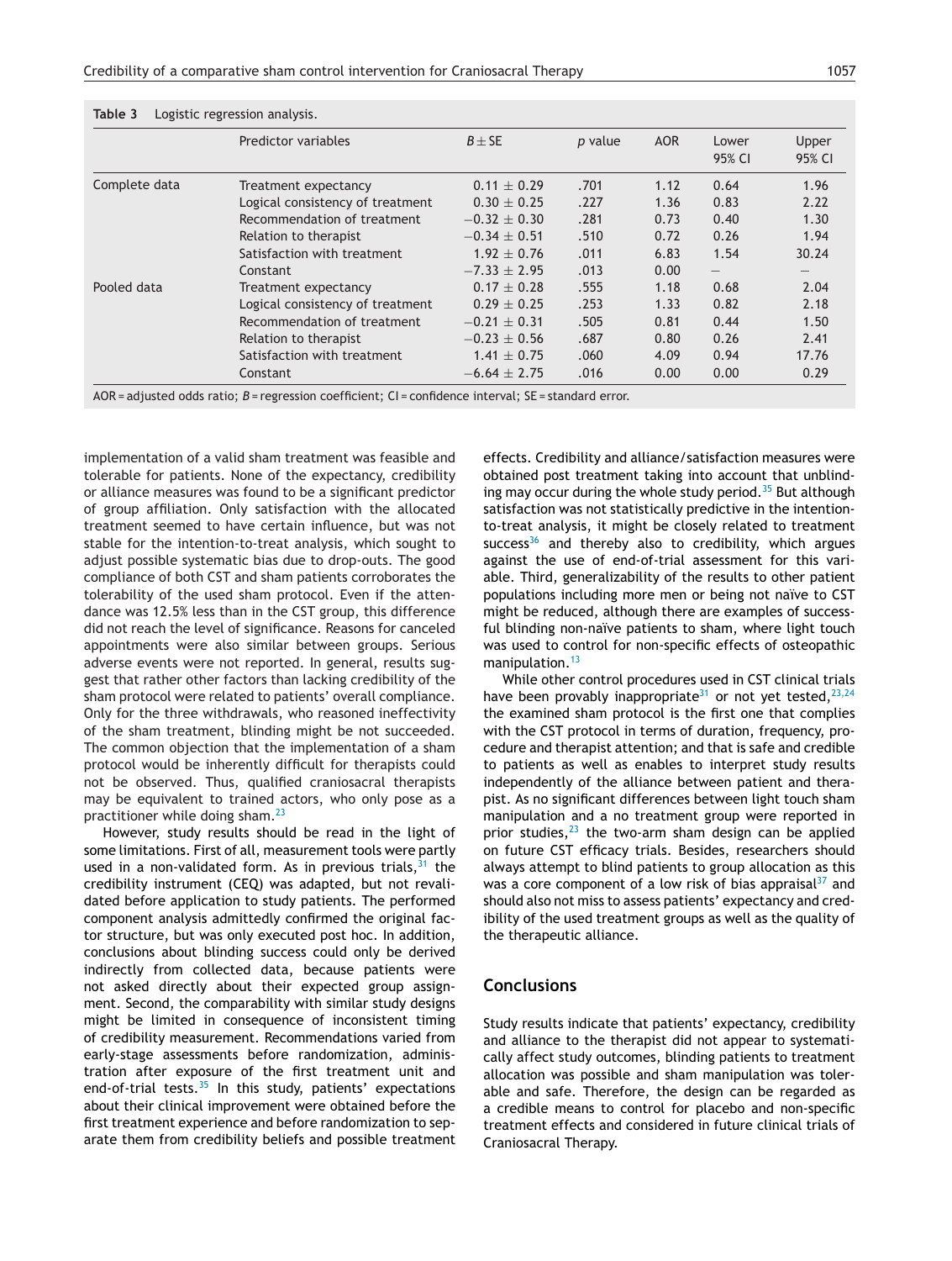## <span id="page-5-0"></span>**Conflict of interest statement**

None declared.

# **Acknowledgments**

The authors would like to thank Petra Klose, Ph.D., Department of Internal and Integrative Medicine, University of Duisburg-Essen, Germany, for her assistance in study organization and literature search; and Florian Gass, MD, Department of Internal and Integrative Medicine, University of Duisburg-Essen, Germany, for his assistance in patient enrollment and assessment.

# **References**

- 1. [Miller](http://refhub.elsevier.com/S0965-2299(14)00152-6/sbref0005) [FG,](http://refhub.elsevier.com/S0965-2299(14)00152-6/sbref0005) [Kaptchuk](http://refhub.elsevier.com/S0965-2299(14)00152-6/sbref0005) [TJ.](http://refhub.elsevier.com/S0965-2299(14)00152-6/sbref0005) [The](http://refhub.elsevier.com/S0965-2299(14)00152-6/sbref0005) [power](http://refhub.elsevier.com/S0965-2299(14)00152-6/sbref0005) [of](http://refhub.elsevier.com/S0965-2299(14)00152-6/sbref0005) [context:](http://refhub.elsevier.com/S0965-2299(14)00152-6/sbref0005) [reconceptualiz](http://refhub.elsevier.com/S0965-2299(14)00152-6/sbref0005)[ing](http://refhub.elsevier.com/S0965-2299(14)00152-6/sbref0005) [the](http://refhub.elsevier.com/S0965-2299(14)00152-6/sbref0005) [placebo](http://refhub.elsevier.com/S0965-2299(14)00152-6/sbref0005) [effect.](http://refhub.elsevier.com/S0965-2299(14)00152-6/sbref0005) *[J](http://refhub.elsevier.com/S0965-2299(14)00152-6/sbref0005) [R](http://refhub.elsevier.com/S0965-2299(14)00152-6/sbref0005) [Soc](http://refhub.elsevier.com/S0965-2299(14)00152-6/sbref0005) [Med](http://refhub.elsevier.com/S0965-2299(14)00152-6/sbref0005)* [2008;](http://refhub.elsevier.com/S0965-2299(14)00152-6/sbref0005)**[101](http://refhub.elsevier.com/S0965-2299(14)00152-6/sbref0005)**[:222](http://refhub.elsevier.com/S0965-2299(14)00152-6/sbref0005)—[5.](http://refhub.elsevier.com/S0965-2299(14)00152-6/sbref0005)
- 2. [Price](http://refhub.elsevier.com/S0965-2299(14)00152-6/sbref0010) [DD,](http://refhub.elsevier.com/S0965-2299(14)00152-6/sbref0010) [Finniss](http://refhub.elsevier.com/S0965-2299(14)00152-6/sbref0010) [DG,](http://refhub.elsevier.com/S0965-2299(14)00152-6/sbref0010) [Benedetti](http://refhub.elsevier.com/S0965-2299(14)00152-6/sbref0010) [F.](http://refhub.elsevier.com/S0965-2299(14)00152-6/sbref0010) [A](http://refhub.elsevier.com/S0965-2299(14)00152-6/sbref0010) [comprehensive](http://refhub.elsevier.com/S0965-2299(14)00152-6/sbref0010) [review](http://refhub.elsevier.com/S0965-2299(14)00152-6/sbref0010) [of](http://refhub.elsevier.com/S0965-2299(14)00152-6/sbref0010) [the](http://refhub.elsevier.com/S0965-2299(14)00152-6/sbref0010) [placebo](http://refhub.elsevier.com/S0965-2299(14)00152-6/sbref0010) [effect:](http://refhub.elsevier.com/S0965-2299(14)00152-6/sbref0010) [recent](http://refhub.elsevier.com/S0965-2299(14)00152-6/sbref0010) [advances](http://refhub.elsevier.com/S0965-2299(14)00152-6/sbref0010) [and](http://refhub.elsevier.com/S0965-2299(14)00152-6/sbref0010) [current](http://refhub.elsevier.com/S0965-2299(14)00152-6/sbref0010) [thought.](http://refhub.elsevier.com/S0965-2299(14)00152-6/sbref0010) *[Annu](http://refhub.elsevier.com/S0965-2299(14)00152-6/sbref0010) [Rev](http://refhub.elsevier.com/S0965-2299(14)00152-6/sbref0010) [Psychol](http://refhub.elsevier.com/S0965-2299(14)00152-6/sbref0010)* [2008;](http://refhub.elsevier.com/S0965-2299(14)00152-6/sbref0010)**[59](http://refhub.elsevier.com/S0965-2299(14)00152-6/sbref0010)**[:565](http://refhub.elsevier.com/S0965-2299(14)00152-6/sbref0010)—[90.](http://refhub.elsevier.com/S0965-2299(14)00152-6/sbref0010)
- 3. [Staud](http://refhub.elsevier.com/S0965-2299(14)00152-6/sbref0015) [R.](http://refhub.elsevier.com/S0965-2299(14)00152-6/sbref0015) [Effectiveness](http://refhub.elsevier.com/S0965-2299(14)00152-6/sbref0015) [of](http://refhub.elsevier.com/S0965-2299(14)00152-6/sbref0015) [CAM](http://refhub.elsevier.com/S0965-2299(14)00152-6/sbref0015) [therapy:](http://refhub.elsevier.com/S0965-2299(14)00152-6/sbref0015) [understanding](http://refhub.elsevier.com/S0965-2299(14)00152-6/sbref0015) [the](http://refhub.elsevier.com/S0965-2299(14)00152-6/sbref0015) [evi](http://refhub.elsevier.com/S0965-2299(14)00152-6/sbref0015)[dence.](http://refhub.elsevier.com/S0965-2299(14)00152-6/sbref0015) *[Rheum](http://refhub.elsevier.com/S0965-2299(14)00152-6/sbref0015) [Dis](http://refhub.elsevier.com/S0965-2299(14)00152-6/sbref0015) [Clin](http://refhub.elsevier.com/S0965-2299(14)00152-6/sbref0015) [N](http://refhub.elsevier.com/S0965-2299(14)00152-6/sbref0015) [Am](http://refhub.elsevier.com/S0965-2299(14)00152-6/sbref0015)* [2011;](http://refhub.elsevier.com/S0965-2299(14)00152-6/sbref0015)**[37](http://refhub.elsevier.com/S0965-2299(14)00152-6/sbref0015)**[:9](http://refhub.elsevier.com/S0965-2299(14)00152-6/sbref0015)—[17.](http://refhub.elsevier.com/S0965-2299(14)00152-6/sbref0015)
- 4. [Benedetti](http://refhub.elsevier.com/S0965-2299(14)00152-6/sbref0020) [F,](http://refhub.elsevier.com/S0965-2299(14)00152-6/sbref0020) [Pollo](http://refhub.elsevier.com/S0965-2299(14)00152-6/sbref0020) [A,](http://refhub.elsevier.com/S0965-2299(14)00152-6/sbref0020) [Lopiano](http://refhub.elsevier.com/S0965-2299(14)00152-6/sbref0020) [L,](http://refhub.elsevier.com/S0965-2299(14)00152-6/sbref0020) [Lanotte](http://refhub.elsevier.com/S0965-2299(14)00152-6/sbref0020) [M,](http://refhub.elsevier.com/S0965-2299(14)00152-6/sbref0020) [Vighetti](http://refhub.elsevier.com/S0965-2299(14)00152-6/sbref0020) [S,](http://refhub.elsevier.com/S0965-2299(14)00152-6/sbref0020) [Rainero](http://refhub.elsevier.com/S0965-2299(14)00152-6/sbref0020) [I.](http://refhub.elsevier.com/S0965-2299(14)00152-6/sbref0020) [Conscious](http://refhub.elsevier.com/S0965-2299(14)00152-6/sbref0020) [expectation](http://refhub.elsevier.com/S0965-2299(14)00152-6/sbref0020) [and](http://refhub.elsevier.com/S0965-2299(14)00152-6/sbref0020) [unconscious](http://refhub.elsevier.com/S0965-2299(14)00152-6/sbref0020) [conditioning](http://refhub.elsevier.com/S0965-2299(14)00152-6/sbref0020) [in](http://refhub.elsevier.com/S0965-2299(14)00152-6/sbref0020) [anal](http://refhub.elsevier.com/S0965-2299(14)00152-6/sbref0020)[gesic,](http://refhub.elsevier.com/S0965-2299(14)00152-6/sbref0020) [motor,](http://refhub.elsevier.com/S0965-2299(14)00152-6/sbref0020) [and](http://refhub.elsevier.com/S0965-2299(14)00152-6/sbref0020) [hormonal](http://refhub.elsevier.com/S0965-2299(14)00152-6/sbref0020) [placebo/nocebo](http://refhub.elsevier.com/S0965-2299(14)00152-6/sbref0020) [responses.](http://refhub.elsevier.com/S0965-2299(14)00152-6/sbref0020) *[J](http://refhub.elsevier.com/S0965-2299(14)00152-6/sbref0020) [Neurosci](http://refhub.elsevier.com/S0965-2299(14)00152-6/sbref0020)* [2003;](http://refhub.elsevier.com/S0965-2299(14)00152-6/sbref0020)**[23](http://refhub.elsevier.com/S0965-2299(14)00152-6/sbref0020)**[:4315—23.](http://refhub.elsevier.com/S0965-2299(14)00152-6/sbref0020)
- 5. [Benedetti](http://refhub.elsevier.com/S0965-2299(14)00152-6/sbref0025) [F,](http://refhub.elsevier.com/S0965-2299(14)00152-6/sbref0025) [Amanzio](http://refhub.elsevier.com/S0965-2299(14)00152-6/sbref0025) [M,](http://refhub.elsevier.com/S0965-2299(14)00152-6/sbref0025) [Rosato](http://refhub.elsevier.com/S0965-2299(14)00152-6/sbref0025) [R,](http://refhub.elsevier.com/S0965-2299(14)00152-6/sbref0025) [Blanchard](http://refhub.elsevier.com/S0965-2299(14)00152-6/sbref0025) [C.](http://refhub.elsevier.com/S0965-2299(14)00152-6/sbref0025) [Nonopioid](http://refhub.elsevier.com/S0965-2299(14)00152-6/sbref0025) [placebo](http://refhub.elsevier.com/S0965-2299(14)00152-6/sbref0025) [analgesia](http://refhub.elsevier.com/S0965-2299(14)00152-6/sbref0025) [is](http://refhub.elsevier.com/S0965-2299(14)00152-6/sbref0025) [mediated](http://refhub.elsevier.com/S0965-2299(14)00152-6/sbref0025) [by](http://refhub.elsevier.com/S0965-2299(14)00152-6/sbref0025) [CB1](http://refhub.elsevier.com/S0965-2299(14)00152-6/sbref0025) [cannabinoid](http://refhub.elsevier.com/S0965-2299(14)00152-6/sbref0025) [receptors.](http://refhub.elsevier.com/S0965-2299(14)00152-6/sbref0025) *[Nat](http://refhub.elsevier.com/S0965-2299(14)00152-6/sbref0025) [Med](http://refhub.elsevier.com/S0965-2299(14)00152-6/sbref0025)* [2011;](http://refhub.elsevier.com/S0965-2299(14)00152-6/sbref0025)**[17](http://refhub.elsevier.com/S0965-2299(14)00152-6/sbref0025)**[:1228—30.](http://refhub.elsevier.com/S0965-2299(14)00152-6/sbref0025)
- 6. [Smeets](http://refhub.elsevier.com/S0965-2299(14)00152-6/sbref0030) [RJ,](http://refhub.elsevier.com/S0965-2299(14)00152-6/sbref0030) [Beelen](http://refhub.elsevier.com/S0965-2299(14)00152-6/sbref0030) [S,](http://refhub.elsevier.com/S0965-2299(14)00152-6/sbref0030) [Goossens](http://refhub.elsevier.com/S0965-2299(14)00152-6/sbref0030) [ME,](http://refhub.elsevier.com/S0965-2299(14)00152-6/sbref0030) [Schouten](http://refhub.elsevier.com/S0965-2299(14)00152-6/sbref0030) [EG,](http://refhub.elsevier.com/S0965-2299(14)00152-6/sbref0030) [Knottnerus](http://refhub.elsevier.com/S0965-2299(14)00152-6/sbref0030) [JA,](http://refhub.elsevier.com/S0965-2299(14)00152-6/sbref0030) [Vlaeyen](http://refhub.elsevier.com/S0965-2299(14)00152-6/sbref0030) [JW.](http://refhub.elsevier.com/S0965-2299(14)00152-6/sbref0030) [Treatment](http://refhub.elsevier.com/S0965-2299(14)00152-6/sbref0030) [expectancy](http://refhub.elsevier.com/S0965-2299(14)00152-6/sbref0030) [and](http://refhub.elsevier.com/S0965-2299(14)00152-6/sbref0030) [credibility](http://refhub.elsevier.com/S0965-2299(14)00152-6/sbref0030) [are](http://refhub.elsevier.com/S0965-2299(14)00152-6/sbref0030) [associated](http://refhub.elsevier.com/S0965-2299(14)00152-6/sbref0030) [with](http://refhub.elsevier.com/S0965-2299(14)00152-6/sbref0030) [the](http://refhub.elsevier.com/S0965-2299(14)00152-6/sbref0030) [outcome](http://refhub.elsevier.com/S0965-2299(14)00152-6/sbref0030) [of](http://refhub.elsevier.com/S0965-2299(14)00152-6/sbref0030) [both](http://refhub.elsevier.com/S0965-2299(14)00152-6/sbref0030) [physical](http://refhub.elsevier.com/S0965-2299(14)00152-6/sbref0030) [and](http://refhub.elsevier.com/S0965-2299(14)00152-6/sbref0030) [cognitive](http://refhub.elsevier.com/S0965-2299(14)00152-6/sbref0030)[behavioral](http://refhub.elsevier.com/S0965-2299(14)00152-6/sbref0030) [treatment](http://refhub.elsevier.com/S0965-2299(14)00152-6/sbref0030) [in](http://refhub.elsevier.com/S0965-2299(14)00152-6/sbref0030) [chronic](http://refhub.elsevier.com/S0965-2299(14)00152-6/sbref0030) [low](http://refhub.elsevier.com/S0965-2299(14)00152-6/sbref0030) [back](http://refhub.elsevier.com/S0965-2299(14)00152-6/sbref0030) [pain.](http://refhub.elsevier.com/S0965-2299(14)00152-6/sbref0030) *[Clin](http://refhub.elsevier.com/S0965-2299(14)00152-6/sbref0030) [J](http://refhub.elsevier.com/S0965-2299(14)00152-6/sbref0030) [Pain](http://refhub.elsevier.com/S0965-2299(14)00152-6/sbref0030)* [2008;](http://refhub.elsevier.com/S0965-2299(14)00152-6/sbref0030)**[24](http://refhub.elsevier.com/S0965-2299(14)00152-6/sbref0030)**[:305](http://refhub.elsevier.com/S0965-2299(14)00152-6/sbref0030)—[15.](http://refhub.elsevier.com/S0965-2299(14)00152-6/sbref0030)
- 7. [Kalauokalani](http://refhub.elsevier.com/S0965-2299(14)00152-6/sbref0035) [D,](http://refhub.elsevier.com/S0965-2299(14)00152-6/sbref0035) [Cherkin](http://refhub.elsevier.com/S0965-2299(14)00152-6/sbref0035) [DC,](http://refhub.elsevier.com/S0965-2299(14)00152-6/sbref0035) [Sherman](http://refhub.elsevier.com/S0965-2299(14)00152-6/sbref0035) [KJ,](http://refhub.elsevier.com/S0965-2299(14)00152-6/sbref0035) [Koepsell](http://refhub.elsevier.com/S0965-2299(14)00152-6/sbref0035) [TD,](http://refhub.elsevier.com/S0965-2299(14)00152-6/sbref0035) [Deyo](http://refhub.elsevier.com/S0965-2299(14)00152-6/sbref0035) [RA.](http://refhub.elsevier.com/S0965-2299(14)00152-6/sbref0035) [Lessons](http://refhub.elsevier.com/S0965-2299(14)00152-6/sbref0035) [from](http://refhub.elsevier.com/S0965-2299(14)00152-6/sbref0035) [a](http://refhub.elsevier.com/S0965-2299(14)00152-6/sbref0035) [trial](http://refhub.elsevier.com/S0965-2299(14)00152-6/sbref0035) [of](http://refhub.elsevier.com/S0965-2299(14)00152-6/sbref0035) [acupuncture](http://refhub.elsevier.com/S0965-2299(14)00152-6/sbref0035) [and](http://refhub.elsevier.com/S0965-2299(14)00152-6/sbref0035) [massage](http://refhub.elsevier.com/S0965-2299(14)00152-6/sbref0035) [for](http://refhub.elsevier.com/S0965-2299(14)00152-6/sbref0035) [low](http://refhub.elsevier.com/S0965-2299(14)00152-6/sbref0035) [back](http://refhub.elsevier.com/S0965-2299(14)00152-6/sbref0035) [pain:](http://refhub.elsevier.com/S0965-2299(14)00152-6/sbref0035) [patient](http://refhub.elsevier.com/S0965-2299(14)00152-6/sbref0035) [expectations](http://refhub.elsevier.com/S0965-2299(14)00152-6/sbref0035) [and](http://refhub.elsevier.com/S0965-2299(14)00152-6/sbref0035) [treatment](http://refhub.elsevier.com/S0965-2299(14)00152-6/sbref0035) [effects.](http://refhub.elsevier.com/S0965-2299(14)00152-6/sbref0035) *[Spine](http://refhub.elsevier.com/S0965-2299(14)00152-6/sbref0035)* [2001;](http://refhub.elsevier.com/S0965-2299(14)00152-6/sbref0035)**[26](http://refhub.elsevier.com/S0965-2299(14)00152-6/sbref0035)**[:1418—24.](http://refhub.elsevier.com/S0965-2299(14)00152-6/sbref0035)
- 8. [Myers](http://refhub.elsevier.com/S0965-2299(14)00152-6/sbref0040) [SS,](http://refhub.elsevier.com/S0965-2299(14)00152-6/sbref0040) [Phillips](http://refhub.elsevier.com/S0965-2299(14)00152-6/sbref0040) [RS,](http://refhub.elsevier.com/S0965-2299(14)00152-6/sbref0040) [Davis](http://refhub.elsevier.com/S0965-2299(14)00152-6/sbref0040) [RB,](http://refhub.elsevier.com/S0965-2299(14)00152-6/sbref0040) [et](http://refhub.elsevier.com/S0965-2299(14)00152-6/sbref0040) [al.](http://refhub.elsevier.com/S0965-2299(14)00152-6/sbref0040) [Patient](http://refhub.elsevier.com/S0965-2299(14)00152-6/sbref0040) [expectations](http://refhub.elsevier.com/S0965-2299(14)00152-6/sbref0040) [as](http://refhub.elsevier.com/S0965-2299(14)00152-6/sbref0040) [predictors](http://refhub.elsevier.com/S0965-2299(14)00152-6/sbref0040) [of](http://refhub.elsevier.com/S0965-2299(14)00152-6/sbref0040) [outcome](http://refhub.elsevier.com/S0965-2299(14)00152-6/sbref0040) [in](http://refhub.elsevier.com/S0965-2299(14)00152-6/sbref0040) [patients](http://refhub.elsevier.com/S0965-2299(14)00152-6/sbref0040) [with](http://refhub.elsevier.com/S0965-2299(14)00152-6/sbref0040) [acute](http://refhub.elsevier.com/S0965-2299(14)00152-6/sbref0040) [low](http://refhub.elsevier.com/S0965-2299(14)00152-6/sbref0040) [back](http://refhub.elsevier.com/S0965-2299(14)00152-6/sbref0040) [pain.](http://refhub.elsevier.com/S0965-2299(14)00152-6/sbref0040) *[J](http://refhub.elsevier.com/S0965-2299(14)00152-6/sbref0040) [Gen](http://refhub.elsevier.com/S0965-2299(14)00152-6/sbref0040) [Intern](http://refhub.elsevier.com/S0965-2299(14)00152-6/sbref0040) [Med](http://refhub.elsevier.com/S0965-2299(14)00152-6/sbref0040)* [2008;](http://refhub.elsevier.com/S0965-2299(14)00152-6/sbref0040)**[23](http://refhub.elsevier.com/S0965-2299(14)00152-6/sbref0040)**[:148](http://refhub.elsevier.com/S0965-2299(14)00152-6/sbref0040)—[53.](http://refhub.elsevier.com/S0965-2299(14)00152-6/sbref0040)
- 9. [Goldstein](http://refhub.elsevier.com/S0965-2299(14)00152-6/sbref0045) [MS,](http://refhub.elsevier.com/S0965-2299(14)00152-6/sbref0045) [Morgenstern](http://refhub.elsevier.com/S0965-2299(14)00152-6/sbref0045) [H,](http://refhub.elsevier.com/S0965-2299(14)00152-6/sbref0045) [Hurwitz](http://refhub.elsevier.com/S0965-2299(14)00152-6/sbref0045) [EL,](http://refhub.elsevier.com/S0965-2299(14)00152-6/sbref0045) [Yu](http://refhub.elsevier.com/S0965-2299(14)00152-6/sbref0045) [F.](http://refhub.elsevier.com/S0965-2299(14)00152-6/sbref0045) [The](http://refhub.elsevier.com/S0965-2299(14)00152-6/sbref0045) [impact](http://refhub.elsevier.com/S0965-2299(14)00152-6/sbref0045) [of](http://refhub.elsevier.com/S0965-2299(14)00152-6/sbref0045) [treatment](http://refhub.elsevier.com/S0965-2299(14)00152-6/sbref0045) [confidence](http://refhub.elsevier.com/S0965-2299(14)00152-6/sbref0045) [on](http://refhub.elsevier.com/S0965-2299(14)00152-6/sbref0045) [pain](http://refhub.elsevier.com/S0965-2299(14)00152-6/sbref0045) [and](http://refhub.elsevier.com/S0965-2299(14)00152-6/sbref0045) [related](http://refhub.elsevier.com/S0965-2299(14)00152-6/sbref0045) [disability](http://refhub.elsevier.com/S0965-2299(14)00152-6/sbref0045) [among](http://refhub.elsevier.com/S0965-2299(14)00152-6/sbref0045) [patients](http://refhub.elsevier.com/S0965-2299(14)00152-6/sbref0045) [with](http://refhub.elsevier.com/S0965-2299(14)00152-6/sbref0045) [low-back](http://refhub.elsevier.com/S0965-2299(14)00152-6/sbref0045) [pain:](http://refhub.elsevier.com/S0965-2299(14)00152-6/sbref0045) [results](http://refhub.elsevier.com/S0965-2299(14)00152-6/sbref0045) [from](http://refhub.elsevier.com/S0965-2299(14)00152-6/sbref0045) [the](http://refhub.elsevier.com/S0965-2299(14)00152-6/sbref0045) [University](http://refhub.elsevier.com/S0965-2299(14)00152-6/sbref0045) [of](http://refhub.elsevier.com/S0965-2299(14)00152-6/sbref0045) [California,](http://refhub.elsevier.com/S0965-2299(14)00152-6/sbref0045) [Los](http://refhub.elsevier.com/S0965-2299(14)00152-6/sbref0045) [Angeles,](http://refhub.elsevier.com/S0965-2299(14)00152-6/sbref0045) [low-back](http://refhub.elsevier.com/S0965-2299(14)00152-6/sbref0045) [pain](http://refhub.elsevier.com/S0965-2299(14)00152-6/sbref0045) [study.](http://refhub.elsevier.com/S0965-2299(14)00152-6/sbref0045) *[Spine](http://refhub.elsevier.com/S0965-2299(14)00152-6/sbref0045) [J](http://refhub.elsevier.com/S0965-2299(14)00152-6/sbref0045)* [2002;](http://refhub.elsevier.com/S0965-2299(14)00152-6/sbref0045)**[2](http://refhub.elsevier.com/S0965-2299(14)00152-6/sbref0045)**[:391](http://refhub.elsevier.com/S0965-2299(14)00152-6/sbref0045)—[9](http://refhub.elsevier.com/S0965-2299(14)00152-6/sbref0045) [\[discussion](http://refhub.elsevier.com/S0965-2299(14)00152-6/sbref0045) [399—401\].](http://refhub.elsevier.com/S0965-2299(14)00152-6/sbref0045)
- 10. [Hrobjartsson](http://refhub.elsevier.com/S0965-2299(14)00152-6/sbref0050) [A,](http://refhub.elsevier.com/S0965-2299(14)00152-6/sbref0050) [Gotzsche](http://refhub.elsevier.com/S0965-2299(14)00152-6/sbref0050) [PC.](http://refhub.elsevier.com/S0965-2299(14)00152-6/sbref0050) [Placebo](http://refhub.elsevier.com/S0965-2299(14)00152-6/sbref0050) [interventions](http://refhub.elsevier.com/S0965-2299(14)00152-6/sbref0050) [for](http://refhub.elsevier.com/S0965-2299(14)00152-6/sbref0050) [all](http://refhub.elsevier.com/S0965-2299(14)00152-6/sbref0050) [clin](http://refhub.elsevier.com/S0965-2299(14)00152-6/sbref0050)[ical](http://refhub.elsevier.com/S0965-2299(14)00152-6/sbref0050) [conditions.](http://refhub.elsevier.com/S0965-2299(14)00152-6/sbref0050) *[Cochrane](http://refhub.elsevier.com/S0965-2299(14)00152-6/sbref0050) [Database](http://refhub.elsevier.com/S0965-2299(14)00152-6/sbref0050) [Syst](http://refhub.elsevier.com/S0965-2299(14)00152-6/sbref0050) [Rev](http://refhub.elsevier.com/S0965-2299(14)00152-6/sbref0050)* [2010.](http://refhub.elsevier.com/S0965-2299(14)00152-6/sbref0050) [CD003974.](http://refhub.elsevier.com/S0965-2299(14)00152-6/sbref0050)
- 11. [Ernst](http://refhub.elsevier.com/S0965-2299(14)00152-6/sbref0055) [E,](http://refhub.elsevier.com/S0965-2299(14)00152-6/sbref0055) [Harkness](http://refhub.elsevier.com/S0965-2299(14)00152-6/sbref0055) [E.](http://refhub.elsevier.com/S0965-2299(14)00152-6/sbref0055) [Spinal](http://refhub.elsevier.com/S0965-2299(14)00152-6/sbref0055) [manipulation:](http://refhub.elsevier.com/S0965-2299(14)00152-6/sbref0055) [a](http://refhub.elsevier.com/S0965-2299(14)00152-6/sbref0055) [systematic](http://refhub.elsevier.com/S0965-2299(14)00152-6/sbref0055) [review](http://refhub.elsevier.com/S0965-2299(14)00152-6/sbref0055) [of](http://refhub.elsevier.com/S0965-2299(14)00152-6/sbref0055) [sham-controlled,](http://refhub.elsevier.com/S0965-2299(14)00152-6/sbref0055) [double-blind,](http://refhub.elsevier.com/S0965-2299(14)00152-6/sbref0055) [randomized](http://refhub.elsevier.com/S0965-2299(14)00152-6/sbref0055) [clinical](http://refhub.elsevier.com/S0965-2299(14)00152-6/sbref0055) [trials.](http://refhub.elsevier.com/S0965-2299(14)00152-6/sbref0055) *[J](http://refhub.elsevier.com/S0965-2299(14)00152-6/sbref0055) [Pain](http://refhub.elsevier.com/S0965-2299(14)00152-6/sbref0055) [Symp](http://refhub.elsevier.com/S0965-2299(14)00152-6/sbref0055) [Manage](http://refhub.elsevier.com/S0965-2299(14)00152-6/sbref0055)* [2001;](http://refhub.elsevier.com/S0965-2299(14)00152-6/sbref0055)**[22](http://refhub.elsevier.com/S0965-2299(14)00152-6/sbref0055)**[:879—89.](http://refhub.elsevier.com/S0965-2299(14)00152-6/sbref0055)
- 12. [Hawk](http://refhub.elsevier.com/S0965-2299(14)00152-6/sbref0060) [C,](http://refhub.elsevier.com/S0965-2299(14)00152-6/sbref0060) [Long](http://refhub.elsevier.com/S0965-2299(14)00152-6/sbref0060) [CR,](http://refhub.elsevier.com/S0965-2299(14)00152-6/sbref0060) [Rowell](http://refhub.elsevier.com/S0965-2299(14)00152-6/sbref0060) [RM,](http://refhub.elsevier.com/S0965-2299(14)00152-6/sbref0060) [Gudavalli](http://refhub.elsevier.com/S0965-2299(14)00152-6/sbref0060) [MR,](http://refhub.elsevier.com/S0965-2299(14)00152-6/sbref0060) [Jedlicka](http://refhub.elsevier.com/S0965-2299(14)00152-6/sbref0060) [J.](http://refhub.elsevier.com/S0965-2299(14)00152-6/sbref0060) [A](http://refhub.elsevier.com/S0965-2299(14)00152-6/sbref0060) [randomized](http://refhub.elsevier.com/S0965-2299(14)00152-6/sbref0060) [trial](http://refhub.elsevier.com/S0965-2299(14)00152-6/sbref0060) [investigating](http://refhub.elsevier.com/S0965-2299(14)00152-6/sbref0060) [a](http://refhub.elsevier.com/S0965-2299(14)00152-6/sbref0060) [chiropractic](http://refhub.elsevier.com/S0965-2299(14)00152-6/sbref0060) [manual](http://refhub.elsevier.com/S0965-2299(14)00152-6/sbref0060) [placebo:](http://refhub.elsevier.com/S0965-2299(14)00152-6/sbref0060) [a](http://refhub.elsevier.com/S0965-2299(14)00152-6/sbref0060) [novel](http://refhub.elsevier.com/S0965-2299(14)00152-6/sbref0060) [design](http://refhub.elsevier.com/S0965-2299(14)00152-6/sbref0060) [using](http://refhub.elsevier.com/S0965-2299(14)00152-6/sbref0060) [standardized](http://refhub.elsevier.com/S0965-2299(14)00152-6/sbref0060) [forces](http://refhub.elsevier.com/S0965-2299(14)00152-6/sbref0060) [in](http://refhub.elsevier.com/S0965-2299(14)00152-6/sbref0060) [the](http://refhub.elsevier.com/S0965-2299(14)00152-6/sbref0060) [delivery](http://refhub.elsevier.com/S0965-2299(14)00152-6/sbref0060) [of](http://refhub.elsevier.com/S0965-2299(14)00152-6/sbref0060) [active](http://refhub.elsevier.com/S0965-2299(14)00152-6/sbref0060) [and](http://refhub.elsevier.com/S0965-2299(14)00152-6/sbref0060) [control](http://refhub.elsevier.com/S0965-2299(14)00152-6/sbref0060) [treatments.](http://refhub.elsevier.com/S0965-2299(14)00152-6/sbref0060) *[J](http://refhub.elsevier.com/S0965-2299(14)00152-6/sbref0060) [Altern](http://refhub.elsevier.com/S0965-2299(14)00152-6/sbref0060) [Complement](http://refhub.elsevier.com/S0965-2299(14)00152-6/sbref0060) [Med](http://refhub.elsevier.com/S0965-2299(14)00152-6/sbref0060)* [2005;](http://refhub.elsevier.com/S0965-2299(14)00152-6/sbref0060)**[11](http://refhub.elsevier.com/S0965-2299(14)00152-6/sbref0060)**[:109—17.](http://refhub.elsevier.com/S0965-2299(14)00152-6/sbref0060)
- 13. [Noll](http://refhub.elsevier.com/S0965-2299(14)00152-6/sbref0065) [DR,](http://refhub.elsevier.com/S0965-2299(14)00152-6/sbref0065) [Degenhardt](http://refhub.elsevier.com/S0965-2299(14)00152-6/sbref0065) [BF,](http://refhub.elsevier.com/S0965-2299(14)00152-6/sbref0065) [Stuart](http://refhub.elsevier.com/S0965-2299(14)00152-6/sbref0065) [M,](http://refhub.elsevier.com/S0965-2299(14)00152-6/sbref0065) [McGovern](http://refhub.elsevier.com/S0965-2299(14)00152-6/sbref0065) [R,](http://refhub.elsevier.com/S0965-2299(14)00152-6/sbref0065) [Matteson](http://refhub.elsevier.com/S0965-2299(14)00152-6/sbref0065) [M.](http://refhub.elsevier.com/S0965-2299(14)00152-6/sbref0065) [Effectiveness](http://refhub.elsevier.com/S0965-2299(14)00152-6/sbref0065) [of](http://refhub.elsevier.com/S0965-2299(14)00152-6/sbref0065) [a](http://refhub.elsevier.com/S0965-2299(14)00152-6/sbref0065) [sham](http://refhub.elsevier.com/S0965-2299(14)00152-6/sbref0065) [protocol](http://refhub.elsevier.com/S0965-2299(14)00152-6/sbref0065) [and](http://refhub.elsevier.com/S0965-2299(14)00152-6/sbref0065) [adverse](http://refhub.elsevier.com/S0965-2299(14)00152-6/sbref0065) [effects](http://refhub.elsevier.com/S0965-2299(14)00152-6/sbref0065) [in](http://refhub.elsevier.com/S0965-2299(14)00152-6/sbref0065) [a](http://refhub.elsevier.com/S0965-2299(14)00152-6/sbref0065) [clinical](http://refhub.elsevier.com/S0965-2299(14)00152-6/sbref0065) [trial](http://refhub.elsevier.com/S0965-2299(14)00152-6/sbref0065) [of](http://refhub.elsevier.com/S0965-2299(14)00152-6/sbref0065) [osteopathic](http://refhub.elsevier.com/S0965-2299(14)00152-6/sbref0065) [manipulative](http://refhub.elsevier.com/S0965-2299(14)00152-6/sbref0065) [treatment](http://refhub.elsevier.com/S0965-2299(14)00152-6/sbref0065) [in](http://refhub.elsevier.com/S0965-2299(14)00152-6/sbref0065) [nursing](http://refhub.elsevier.com/S0965-2299(14)00152-6/sbref0065) [home](http://refhub.elsevier.com/S0965-2299(14)00152-6/sbref0065) [patients.](http://refhub.elsevier.com/S0965-2299(14)00152-6/sbref0065) *[J](http://refhub.elsevier.com/S0965-2299(14)00152-6/sbref0065) [Am](http://refhub.elsevier.com/S0965-2299(14)00152-6/sbref0065) [Osteopath](http://refhub.elsevier.com/S0965-2299(14)00152-6/sbref0065) [Assoc](http://refhub.elsevier.com/S0965-2299(14)00152-6/sbref0065)* [2004;](http://refhub.elsevier.com/S0965-2299(14)00152-6/sbref0065)**[104](http://refhub.elsevier.com/S0965-2299(14)00152-6/sbref0065)**[:](http://refhub.elsevier.com/S0965-2299(14)00152-6/sbref0065) [107—13.](http://refhub.elsevier.com/S0965-2299(14)00152-6/sbref0065)
- 14. [Vernon](http://refhub.elsevier.com/S0965-2299(14)00152-6/sbref0070) [H,](http://refhub.elsevier.com/S0965-2299(14)00152-6/sbref0070) [MacAdam](http://refhub.elsevier.com/S0965-2299(14)00152-6/sbref0070) [K,](http://refhub.elsevier.com/S0965-2299(14)00152-6/sbref0070) [Marshall](http://refhub.elsevier.com/S0965-2299(14)00152-6/sbref0070) [V,](http://refhub.elsevier.com/S0965-2299(14)00152-6/sbref0070) [Pion](http://refhub.elsevier.com/S0965-2299(14)00152-6/sbref0070) [M,](http://refhub.elsevier.com/S0965-2299(14)00152-6/sbref0070) [Sadowska](http://refhub.elsevier.com/S0965-2299(14)00152-6/sbref0070) [M.](http://refhub.elsevier.com/S0965-2299(14)00152-6/sbref0070) [Vali](http://refhub.elsevier.com/S0965-2299(14)00152-6/sbref0070)[dation](http://refhub.elsevier.com/S0965-2299(14)00152-6/sbref0070) [of](http://refhub.elsevier.com/S0965-2299(14)00152-6/sbref0070) [a](http://refhub.elsevier.com/S0965-2299(14)00152-6/sbref0070) [sham](http://refhub.elsevier.com/S0965-2299(14)00152-6/sbref0070) [manipulative](http://refhub.elsevier.com/S0965-2299(14)00152-6/sbref0070) [procedure](http://refhub.elsevier.com/S0965-2299(14)00152-6/sbref0070) [for](http://refhub.elsevier.com/S0965-2299(14)00152-6/sbref0070) [the](http://refhub.elsevier.com/S0965-2299(14)00152-6/sbref0070) [cervical](http://refhub.elsevier.com/S0965-2299(14)00152-6/sbref0070)

[spine](http://refhub.elsevier.com/S0965-2299(14)00152-6/sbref0070) [for](http://refhub.elsevier.com/S0965-2299(14)00152-6/sbref0070) [use](http://refhub.elsevier.com/S0965-2299(14)00152-6/sbref0070) [in](http://refhub.elsevier.com/S0965-2299(14)00152-6/sbref0070) [clinical](http://refhub.elsevier.com/S0965-2299(14)00152-6/sbref0070) [trials.](http://refhub.elsevier.com/S0965-2299(14)00152-6/sbref0070) *[J](http://refhub.elsevier.com/S0965-2299(14)00152-6/sbref0070) [Manip](http://refhub.elsevier.com/S0965-2299(14)00152-6/sbref0070) [Physiol](http://refhub.elsevier.com/S0965-2299(14)00152-6/sbref0070) [Ther](http://refhub.elsevier.com/S0965-2299(14)00152-6/sbref0070)* [2005;](http://refhub.elsevier.com/S0965-2299(14)00152-6/sbref0070)**[28](http://refhub.elsevier.com/S0965-2299(14)00152-6/sbref0070)**[:](http://refhub.elsevier.com/S0965-2299(14)00152-6/sbref0070) [662—6.](http://refhub.elsevier.com/S0965-2299(14)00152-6/sbref0070)

- 15. [Yeung](http://refhub.elsevier.com/S0965-2299(14)00152-6/sbref0075) [WF,](http://refhub.elsevier.com/S0965-2299(14)00152-6/sbref0075) [Chung](http://refhub.elsevier.com/S0965-2299(14)00152-6/sbref0075) [KF,](http://refhub.elsevier.com/S0965-2299(14)00152-6/sbref0075) [Poon](http://refhub.elsevier.com/S0965-2299(14)00152-6/sbref0075) [MM,](http://refhub.elsevier.com/S0965-2299(14)00152-6/sbref0075) [et](http://refhub.elsevier.com/S0965-2299(14)00152-6/sbref0075) [al.](http://refhub.elsevier.com/S0965-2299(14)00152-6/sbref0075) [Acupressure,](http://refhub.elsevier.com/S0965-2299(14)00152-6/sbref0075) [reflex](http://refhub.elsevier.com/S0965-2299(14)00152-6/sbref0075)[ology,](http://refhub.elsevier.com/S0965-2299(14)00152-6/sbref0075) [and](http://refhub.elsevier.com/S0965-2299(14)00152-6/sbref0075) [auricular](http://refhub.elsevier.com/S0965-2299(14)00152-6/sbref0075) [acupressure](http://refhub.elsevier.com/S0965-2299(14)00152-6/sbref0075) [for](http://refhub.elsevier.com/S0965-2299(14)00152-6/sbref0075) [insomnia:](http://refhub.elsevier.com/S0965-2299(14)00152-6/sbref0075) [a](http://refhub.elsevier.com/S0965-2299(14)00152-6/sbref0075) [systematic](http://refhub.elsevier.com/S0965-2299(14)00152-6/sbref0075) [review](http://refhub.elsevier.com/S0965-2299(14)00152-6/sbref0075) [of](http://refhub.elsevier.com/S0965-2299(14)00152-6/sbref0075) [randomized](http://refhub.elsevier.com/S0965-2299(14)00152-6/sbref0075) [controlled](http://refhub.elsevier.com/S0965-2299(14)00152-6/sbref0075) [trials.](http://refhub.elsevier.com/S0965-2299(14)00152-6/sbref0075) *[Sleep](http://refhub.elsevier.com/S0965-2299(14)00152-6/sbref0075) [Med](http://refhub.elsevier.com/S0965-2299(14)00152-6/sbref0075)* [2012;](http://refhub.elsevier.com/S0965-2299(14)00152-6/sbref0075)**[13](http://refhub.elsevier.com/S0965-2299(14)00152-6/sbref0075)**[:](http://refhub.elsevier.com/S0965-2299(14)00152-6/sbref0075) [971—84.](http://refhub.elsevier.com/S0965-2299(14)00152-6/sbref0075)
- 16. [Arnadottir](http://refhub.elsevier.com/S0965-2299(14)00152-6/sbref0080) [TS,](http://refhub.elsevier.com/S0965-2299(14)00152-6/sbref0080) [Sigurdardottir](http://refhub.elsevier.com/S0965-2299(14)00152-6/sbref0080) [AK.](http://refhub.elsevier.com/S0965-2299(14)00152-6/sbref0080) [Is](http://refhub.elsevier.com/S0965-2299(14)00152-6/sbref0080) [craniosacral](http://refhub.elsevier.com/S0965-2299(14)00152-6/sbref0080) [therapy](http://refhub.elsevier.com/S0965-2299(14)00152-6/sbref0080) [effec](http://refhub.elsevier.com/S0965-2299(14)00152-6/sbref0080)[tive](http://refhub.elsevier.com/S0965-2299(14)00152-6/sbref0080) [for](http://refhub.elsevier.com/S0965-2299(14)00152-6/sbref0080) [migraine?](http://refhub.elsevier.com/S0965-2299(14)00152-6/sbref0080) [Tested](http://refhub.elsevier.com/S0965-2299(14)00152-6/sbref0080) [with](http://refhub.elsevier.com/S0965-2299(14)00152-6/sbref0080) [HIT-6](http://refhub.elsevier.com/S0965-2299(14)00152-6/sbref0080) [Questionnaire.](http://refhub.elsevier.com/S0965-2299(14)00152-6/sbref0080) *[Complement](http://refhub.elsevier.com/S0965-2299(14)00152-6/sbref0080) [Ther](http://refhub.elsevier.com/S0965-2299(14)00152-6/sbref0080) [Clin](http://refhub.elsevier.com/S0965-2299(14)00152-6/sbref0080) [Pract](http://refhub.elsevier.com/S0965-2299(14)00152-6/sbref0080)* [2013;](http://refhub.elsevier.com/S0965-2299(14)00152-6/sbref0080)**[19](http://refhub.elsevier.com/S0965-2299(14)00152-6/sbref0080)**[:11—4.](http://refhub.elsevier.com/S0965-2299(14)00152-6/sbref0080)
- 17. [Jäkel](http://refhub.elsevier.com/S0965-2299(14)00152-6/sbref0085) [A,](http://refhub.elsevier.com/S0965-2299(14)00152-6/sbref0085) [von](http://refhub.elsevier.com/S0965-2299(14)00152-6/sbref0085) [Hauenschild](http://refhub.elsevier.com/S0965-2299(14)00152-6/sbref0085) [P.](http://refhub.elsevier.com/S0965-2299(14)00152-6/sbref0085) [A](http://refhub.elsevier.com/S0965-2299(14)00152-6/sbref0085) [systematic](http://refhub.elsevier.com/S0965-2299(14)00152-6/sbref0085) [review](http://refhub.elsevier.com/S0965-2299(14)00152-6/sbref0085) [to](http://refhub.elsevier.com/S0965-2299(14)00152-6/sbref0085) [evaluate](http://refhub.elsevier.com/S0965-2299(14)00152-6/sbref0085) [the](http://refhub.elsevier.com/S0965-2299(14)00152-6/sbref0085) [clinical](http://refhub.elsevier.com/S0965-2299(14)00152-6/sbref0085) [benefits](http://refhub.elsevier.com/S0965-2299(14)00152-6/sbref0085) [of](http://refhub.elsevier.com/S0965-2299(14)00152-6/sbref0085) [craniosacral](http://refhub.elsevier.com/S0965-2299(14)00152-6/sbref0085) [therapy.](http://refhub.elsevier.com/S0965-2299(14)00152-6/sbref0085) *[Complement](http://refhub.elsevier.com/S0965-2299(14)00152-6/sbref0085) [Ther](http://refhub.elsevier.com/S0965-2299(14)00152-6/sbref0085) [Med](http://refhub.elsevier.com/S0965-2299(14)00152-6/sbref0085)* [2012;](http://refhub.elsevier.com/S0965-2299(14)00152-6/sbref0085)**[20](http://refhub.elsevier.com/S0965-2299(14)00152-6/sbref0085)**[:456](http://refhub.elsevier.com/S0965-2299(14)00152-6/sbref0085)—[65.](http://refhub.elsevier.com/S0965-2299(14)00152-6/sbref0085)
- 18. [Mann](http://refhub.elsevier.com/S0965-2299(14)00152-6/sbref0090) [JD,](http://refhub.elsevier.com/S0965-2299(14)00152-6/sbref0090) [Faurot](http://refhub.elsevier.com/S0965-2299(14)00152-6/sbref0090) [KR,](http://refhub.elsevier.com/S0965-2299(14)00152-6/sbref0090) [Wilkinson](http://refhub.elsevier.com/S0965-2299(14)00152-6/sbref0090) [L,](http://refhub.elsevier.com/S0965-2299(14)00152-6/sbref0090) [et](http://refhub.elsevier.com/S0965-2299(14)00152-6/sbref0090) [al.](http://refhub.elsevier.com/S0965-2299(14)00152-6/sbref0090) [Craniosacral](http://refhub.elsevier.com/S0965-2299(14)00152-6/sbref0090) [ther](http://refhub.elsevier.com/S0965-2299(14)00152-6/sbref0090)[apy](http://refhub.elsevier.com/S0965-2299(14)00152-6/sbref0090) [for](http://refhub.elsevier.com/S0965-2299(14)00152-6/sbref0090) [migraine:](http://refhub.elsevier.com/S0965-2299(14)00152-6/sbref0090) [protocol](http://refhub.elsevier.com/S0965-2299(14)00152-6/sbref0090) [development](http://refhub.elsevier.com/S0965-2299(14)00152-6/sbref0090) [for](http://refhub.elsevier.com/S0965-2299(14)00152-6/sbref0090) [an](http://refhub.elsevier.com/S0965-2299(14)00152-6/sbref0090) [exploratory](http://refhub.elsevier.com/S0965-2299(14)00152-6/sbref0090) [controlled](http://refhub.elsevier.com/S0965-2299(14)00152-6/sbref0090) [clinical](http://refhub.elsevier.com/S0965-2299(14)00152-6/sbref0090) [trial.](http://refhub.elsevier.com/S0965-2299(14)00152-6/sbref0090) *[BMC](http://refhub.elsevier.com/S0965-2299(14)00152-6/sbref0090) [Complement](http://refhub.elsevier.com/S0965-2299(14)00152-6/sbref0090) [Altern](http://refhub.elsevier.com/S0965-2299(14)00152-6/sbref0090) [Med](http://refhub.elsevier.com/S0965-2299(14)00152-6/sbref0090)* [2008;](http://refhub.elsevier.com/S0965-2299(14)00152-6/sbref0090) **[8](http://refhub.elsevier.com/S0965-2299(14)00152-6/sbref0090)**[:28.](http://refhub.elsevier.com/S0965-2299(14)00152-6/sbref0090)
- 19. [Upledger](http://refhub.elsevier.com/S0965-2299(14)00152-6/sbref0095) [JE,](http://refhub.elsevier.com/S0965-2299(14)00152-6/sbref0095) [Vredevoogt](http://refhub.elsevier.com/S0965-2299(14)00152-6/sbref0095) [J.](http://refhub.elsevier.com/S0965-2299(14)00152-6/sbref0095) *[Craniosacral](http://refhub.elsevier.com/S0965-2299(14)00152-6/sbref0095) [therapy](http://refhub.elsevier.com/S0965-2299(14)00152-6/sbref0095)*[.](http://refhub.elsevier.com/S0965-2299(14)00152-6/sbref0095) [Seattle:](http://refhub.elsevier.com/S0965-2299(14)00152-6/sbref0095) [East](http://refhub.elsevier.com/S0965-2299(14)00152-6/sbref0095)[land](http://refhub.elsevier.com/S0965-2299(14)00152-6/sbref0095) [Press;](http://refhub.elsevier.com/S0965-2299(14)00152-6/sbref0095) [1983.](http://refhub.elsevier.com/S0965-2299(14)00152-6/sbref0095)
- 20. [Minasny](http://refhub.elsevier.com/S0965-2299(14)00152-6/sbref0100) [B.](http://refhub.elsevier.com/S0965-2299(14)00152-6/sbref0100) [Understanding](http://refhub.elsevier.com/S0965-2299(14)00152-6/sbref0100) [the](http://refhub.elsevier.com/S0965-2299(14)00152-6/sbref0100) [process](http://refhub.elsevier.com/S0965-2299(14)00152-6/sbref0100) [of](http://refhub.elsevier.com/S0965-2299(14)00152-6/sbref0100) [fascial](http://refhub.elsevier.com/S0965-2299(14)00152-6/sbref0100) [unwinding.](http://refhub.elsevier.com/S0965-2299(14)00152-6/sbref0100) *[Int](http://refhub.elsevier.com/S0965-2299(14)00152-6/sbref0100) [J](http://refhub.elsevier.com/S0965-2299(14)00152-6/sbref0100) [Ther](http://refhub.elsevier.com/S0965-2299(14)00152-6/sbref0100) [Massage](http://refhub.elsevier.com/S0965-2299(14)00152-6/sbref0100) [Bodywork](http://refhub.elsevier.com/S0965-2299(14)00152-6/sbref0100)* [2009;](http://refhub.elsevier.com/S0965-2299(14)00152-6/sbref0100)**[2](http://refhub.elsevier.com/S0965-2299(14)00152-6/sbref0100)**[:10—7.](http://refhub.elsevier.com/S0965-2299(14)00152-6/sbref0100)
- 21. J.E. Upledger, Somato emotional release and beyond, 1990, Upledger Inst.
- 22. [Koes](http://refhub.elsevier.com/S0965-2299(14)00152-6/sbref0110) [BW.](http://refhub.elsevier.com/S0965-2299(14)00152-6/sbref0110) [How](http://refhub.elsevier.com/S0965-2299(14)00152-6/sbref0110) [to](http://refhub.elsevier.com/S0965-2299(14)00152-6/sbref0110) [evaluate](http://refhub.elsevier.com/S0965-2299(14)00152-6/sbref0110) [manual](http://refhub.elsevier.com/S0965-2299(14)00152-6/sbref0110) [therapy:](http://refhub.elsevier.com/S0965-2299(14)00152-6/sbref0110) [value](http://refhub.elsevier.com/S0965-2299(14)00152-6/sbref0110) [and](http://refhub.elsevier.com/S0965-2299(14)00152-6/sbref0110) [pitfalls](http://refhub.elsevier.com/S0965-2299(14)00152-6/sbref0110) [of](http://refhub.elsevier.com/S0965-2299(14)00152-6/sbref0110) [randomized](http://refhub.elsevier.com/S0965-2299(14)00152-6/sbref0110) [clinical](http://refhub.elsevier.com/S0965-2299(14)00152-6/sbref0110) [trials.](http://refhub.elsevier.com/S0965-2299(14)00152-6/sbref0110) *[Man](http://refhub.elsevier.com/S0965-2299(14)00152-6/sbref0110) [Ther](http://refhub.elsevier.com/S0965-2299(14)00152-6/sbref0110)* [2004;](http://refhub.elsevier.com/S0965-2299(14)00152-6/sbref0110)**[9](http://refhub.elsevier.com/S0965-2299(14)00152-6/sbref0110)**[:183](http://refhub.elsevier.com/S0965-2299(14)00152-6/sbref0110)—[4.](http://refhub.elsevier.com/S0965-2299(14)00152-6/sbref0110)
- 23. [Mehl-Madrona](http://refhub.elsevier.com/S0965-2299(14)00152-6/sbref0115) [L,](http://refhub.elsevier.com/S0965-2299(14)00152-6/sbref0115) [Kligler](http://refhub.elsevier.com/S0965-2299(14)00152-6/sbref0115) [B,](http://refhub.elsevier.com/S0965-2299(14)00152-6/sbref0115) [Silverman](http://refhub.elsevier.com/S0965-2299(14)00152-6/sbref0115) [S,](http://refhub.elsevier.com/S0965-2299(14)00152-6/sbref0115) [Lynton](http://refhub.elsevier.com/S0965-2299(14)00152-6/sbref0115) [H,](http://refhub.elsevier.com/S0965-2299(14)00152-6/sbref0115) [Merrell](http://refhub.elsevier.com/S0965-2299(14)00152-6/sbref0115) [W.](http://refhub.elsevier.com/S0965-2299(14)00152-6/sbref0115) [The](http://refhub.elsevier.com/S0965-2299(14)00152-6/sbref0115) [impact](http://refhub.elsevier.com/S0965-2299(14)00152-6/sbref0115) [of](http://refhub.elsevier.com/S0965-2299(14)00152-6/sbref0115) [acupuncture](http://refhub.elsevier.com/S0965-2299(14)00152-6/sbref0115) [and](http://refhub.elsevier.com/S0965-2299(14)00152-6/sbref0115) [craniosacral](http://refhub.elsevier.com/S0965-2299(14)00152-6/sbref0115) [therapy](http://refhub.elsevier.com/S0965-2299(14)00152-6/sbref0115) [interventions](http://refhub.elsevier.com/S0965-2299(14)00152-6/sbref0115) [on](http://refhub.elsevier.com/S0965-2299(14)00152-6/sbref0115) [clinical](http://refhub.elsevier.com/S0965-2299(14)00152-6/sbref0115) [outcomes](http://refhub.elsevier.com/S0965-2299(14)00152-6/sbref0115) [in](http://refhub.elsevier.com/S0965-2299(14)00152-6/sbref0115) [adults](http://refhub.elsevier.com/S0965-2299(14)00152-6/sbref0115) [with](http://refhub.elsevier.com/S0965-2299(14)00152-6/sbref0115) [asthma.](http://refhub.elsevier.com/S0965-2299(14)00152-6/sbref0115) *[Explore](http://refhub.elsevier.com/S0965-2299(14)00152-6/sbref0115) [\(New](http://refhub.elsevier.com/S0965-2299(14)00152-6/sbref0115) [York,](http://refhub.elsevier.com/S0965-2299(14)00152-6/sbref0115) [NY\)](http://refhub.elsevier.com/S0965-2299(14)00152-6/sbref0115)* [2007;](http://refhub.elsevier.com/S0965-2299(14)00152-6/sbref0115)**[3](http://refhub.elsevier.com/S0965-2299(14)00152-6/sbref0115)**[:28—36.](http://refhub.elsevier.com/S0965-2299(14)00152-6/sbref0115)
- 24. [Mataran-Penarrocha](http://refhub.elsevier.com/S0965-2299(14)00152-6/sbref0120) [GA,](http://refhub.elsevier.com/S0965-2299(14)00152-6/sbref0120) [Castro-Sanchez](http://refhub.elsevier.com/S0965-2299(14)00152-6/sbref0120) [AM,](http://refhub.elsevier.com/S0965-2299(14)00152-6/sbref0120) [Garcia](http://refhub.elsevier.com/S0965-2299(14)00152-6/sbref0120) [GC,](http://refhub.elsevier.com/S0965-2299(14)00152-6/sbref0120) [Moreno-Lorenzo](http://refhub.elsevier.com/S0965-2299(14)00152-6/sbref0120) [C,](http://refhub.elsevier.com/S0965-2299(14)00152-6/sbref0120) [Carreno](http://refhub.elsevier.com/S0965-2299(14)00152-6/sbref0120) [TP,](http://refhub.elsevier.com/S0965-2299(14)00152-6/sbref0120) [Zafra](http://refhub.elsevier.com/S0965-2299(14)00152-6/sbref0120) [MD.](http://refhub.elsevier.com/S0965-2299(14)00152-6/sbref0120) [Influence](http://refhub.elsevier.com/S0965-2299(14)00152-6/sbref0120) [of](http://refhub.elsevier.com/S0965-2299(14)00152-6/sbref0120) [cran](http://refhub.elsevier.com/S0965-2299(14)00152-6/sbref0120)[iosacral](http://refhub.elsevier.com/S0965-2299(14)00152-6/sbref0120) [therapy](http://refhub.elsevier.com/S0965-2299(14)00152-6/sbref0120) [on](http://refhub.elsevier.com/S0965-2299(14)00152-6/sbref0120) [anxiety,](http://refhub.elsevier.com/S0965-2299(14)00152-6/sbref0120) [depression](http://refhub.elsevier.com/S0965-2299(14)00152-6/sbref0120) [and](http://refhub.elsevier.com/S0965-2299(14)00152-6/sbref0120) [quality](http://refhub.elsevier.com/S0965-2299(14)00152-6/sbref0120) [of](http://refhub.elsevier.com/S0965-2299(14)00152-6/sbref0120) [life](http://refhub.elsevier.com/S0965-2299(14)00152-6/sbref0120) [in](http://refhub.elsevier.com/S0965-2299(14)00152-6/sbref0120) [patients](http://refhub.elsevier.com/S0965-2299(14)00152-6/sbref0120) [with](http://refhub.elsevier.com/S0965-2299(14)00152-6/sbref0120) [fibromyalgia.](http://refhub.elsevier.com/S0965-2299(14)00152-6/sbref0120) *[Evid](http://refhub.elsevier.com/S0965-2299(14)00152-6/sbref0120) [Based](http://refhub.elsevier.com/S0965-2299(14)00152-6/sbref0120) [Complement](http://refhub.elsevier.com/S0965-2299(14)00152-6/sbref0120) [Altern](http://refhub.elsevier.com/S0965-2299(14)00152-6/sbref0120) [Med:](http://refhub.elsevier.com/S0965-2299(14)00152-6/sbref0120) [eCAM](http://refhub.elsevier.com/S0965-2299(14)00152-6/sbref0120)* [2011;](http://refhub.elsevier.com/S0965-2299(14)00152-6/sbref0120)**[2011](http://refhub.elsevier.com/S0965-2299(14)00152-6/sbref0120)**[:178769.](http://refhub.elsevier.com/S0965-2299(14)00152-6/sbref0120)
- 25. [Hanten](http://refhub.elsevier.com/S0965-2299(14)00152-6/sbref0125) [WP,](http://refhub.elsevier.com/S0965-2299(14)00152-6/sbref0125) [Dawson](http://refhub.elsevier.com/S0965-2299(14)00152-6/sbref0125) [DD,](http://refhub.elsevier.com/S0965-2299(14)00152-6/sbref0125) [Iwata](http://refhub.elsevier.com/S0965-2299(14)00152-6/sbref0125) [M,](http://refhub.elsevier.com/S0965-2299(14)00152-6/sbref0125) [Seiden](http://refhub.elsevier.com/S0965-2299(14)00152-6/sbref0125) [M,](http://refhub.elsevier.com/S0965-2299(14)00152-6/sbref0125) [Whitten](http://refhub.elsevier.com/S0965-2299(14)00152-6/sbref0125) [FG,](http://refhub.elsevier.com/S0965-2299(14)00152-6/sbref0125) [Zink](http://refhub.elsevier.com/S0965-2299(14)00152-6/sbref0125) [T.](http://refhub.elsevier.com/S0965-2299(14)00152-6/sbref0125) [Craniosacral](http://refhub.elsevier.com/S0965-2299(14)00152-6/sbref0125) [rhythm:](http://refhub.elsevier.com/S0965-2299(14)00152-6/sbref0125) [reliability](http://refhub.elsevier.com/S0965-2299(14)00152-6/sbref0125) [and](http://refhub.elsevier.com/S0965-2299(14)00152-6/sbref0125) [relationships](http://refhub.elsevier.com/S0965-2299(14)00152-6/sbref0125) [with](http://refhub.elsevier.com/S0965-2299(14)00152-6/sbref0125) [cardiac](http://refhub.elsevier.com/S0965-2299(14)00152-6/sbref0125) [and](http://refhub.elsevier.com/S0965-2299(14)00152-6/sbref0125) [respiratory](http://refhub.elsevier.com/S0965-2299(14)00152-6/sbref0125) [rates.](http://refhub.elsevier.com/S0965-2299(14)00152-6/sbref0125) *[J](http://refhub.elsevier.com/S0965-2299(14)00152-6/sbref0125) [Orthop](http://refhub.elsevier.com/S0965-2299(14)00152-6/sbref0125) [Sports](http://refhub.elsevier.com/S0965-2299(14)00152-6/sbref0125) [Phys](http://refhub.elsevier.com/S0965-2299(14)00152-6/sbref0125) [Ther](http://refhub.elsevier.com/S0965-2299(14)00152-6/sbref0125)* [1998;](http://refhub.elsevier.com/S0965-2299(14)00152-6/sbref0125)**[27](http://refhub.elsevier.com/S0965-2299(14)00152-6/sbref0125)**[:213](http://refhub.elsevier.com/S0965-2299(14)00152-6/sbref0125)—[8.](http://refhub.elsevier.com/S0965-2299(14)00152-6/sbref0125)
- 26. [Moran](http://refhub.elsevier.com/S0965-2299(14)00152-6/sbref0130) [RW,](http://refhub.elsevier.com/S0965-2299(14)00152-6/sbref0130) [Gibbons](http://refhub.elsevier.com/S0965-2299(14)00152-6/sbref0130) [P.](http://refhub.elsevier.com/S0965-2299(14)00152-6/sbref0130) [Intraexaminer](http://refhub.elsevier.com/S0965-2299(14)00152-6/sbref0130) [and](http://refhub.elsevier.com/S0965-2299(14)00152-6/sbref0130) [interexaminer](http://refhub.elsevier.com/S0965-2299(14)00152-6/sbref0130) [reli](http://refhub.elsevier.com/S0965-2299(14)00152-6/sbref0130)[ability](http://refhub.elsevier.com/S0965-2299(14)00152-6/sbref0130) [for](http://refhub.elsevier.com/S0965-2299(14)00152-6/sbref0130) [palpation](http://refhub.elsevier.com/S0965-2299(14)00152-6/sbref0130) [of](http://refhub.elsevier.com/S0965-2299(14)00152-6/sbref0130) [the](http://refhub.elsevier.com/S0965-2299(14)00152-6/sbref0130) [cranial](http://refhub.elsevier.com/S0965-2299(14)00152-6/sbref0130) [rhythmic](http://refhub.elsevier.com/S0965-2299(14)00152-6/sbref0130) [impulse](http://refhub.elsevier.com/S0965-2299(14)00152-6/sbref0130) [at](http://refhub.elsevier.com/S0965-2299(14)00152-6/sbref0130) [the](http://refhub.elsevier.com/S0965-2299(14)00152-6/sbref0130) [head](http://refhub.elsevier.com/S0965-2299(14)00152-6/sbref0130) [and](http://refhub.elsevier.com/S0965-2299(14)00152-6/sbref0130) [sacrum.](http://refhub.elsevier.com/S0965-2299(14)00152-6/sbref0130) *[J](http://refhub.elsevier.com/S0965-2299(14)00152-6/sbref0130) [Manip](http://refhub.elsevier.com/S0965-2299(14)00152-6/sbref0130) [Physiol](http://refhub.elsevier.com/S0965-2299(14)00152-6/sbref0130) [Ther](http://refhub.elsevier.com/S0965-2299(14)00152-6/sbref0130)* [2001;](http://refhub.elsevier.com/S0965-2299(14)00152-6/sbref0130)**[24](http://refhub.elsevier.com/S0965-2299(14)00152-6/sbref0130)**[:](http://refhub.elsevier.com/S0965-2299(14)00152-6/sbref0130) [183](http://refhub.elsevier.com/S0965-2299(14)00152-6/sbref0130)—[90.](http://refhub.elsevier.com/S0965-2299(14)00152-6/sbref0130)
- 27. [Sommerfeld](http://refhub.elsevier.com/S0965-2299(14)00152-6/sbref0135) [P,](http://refhub.elsevier.com/S0965-2299(14)00152-6/sbref0135) [Kaider](http://refhub.elsevier.com/S0965-2299(14)00152-6/sbref0135) [A,](http://refhub.elsevier.com/S0965-2299(14)00152-6/sbref0135) [Klein](http://refhub.elsevier.com/S0965-2299(14)00152-6/sbref0135) [P.](http://refhub.elsevier.com/S0965-2299(14)00152-6/sbref0135) [Inter-](http://refhub.elsevier.com/S0965-2299(14)00152-6/sbref0135) [and](http://refhub.elsevier.com/S0965-2299(14)00152-6/sbref0135) [intraexaminer](http://refhub.elsevier.com/S0965-2299(14)00152-6/sbref0135) [reli](http://refhub.elsevier.com/S0965-2299(14)00152-6/sbref0135)[ability](http://refhub.elsevier.com/S0965-2299(14)00152-6/sbref0135) [in](http://refhub.elsevier.com/S0965-2299(14)00152-6/sbref0135) [palpation](http://refhub.elsevier.com/S0965-2299(14)00152-6/sbref0135) [of](http://refhub.elsevier.com/S0965-2299(14)00152-6/sbref0135) [the](http://refhub.elsevier.com/S0965-2299(14)00152-6/sbref0135) [primary](http://refhub.elsevier.com/S0965-2299(14)00152-6/sbref0135) [respiratory](http://refhub.elsevier.com/S0965-2299(14)00152-6/sbref0135) [mechanism](http://refhub.elsevier.com/S0965-2299(14)00152-6/sbref0135) [within](http://refhub.elsevier.com/S0965-2299(14)00152-6/sbref0135) [the](http://refhub.elsevier.com/S0965-2299(14)00152-6/sbref0135) [cranial](http://refhub.elsevier.com/S0965-2299(14)00152-6/sbref0135) [concept.](http://refhub.elsevier.com/S0965-2299(14)00152-6/sbref0135) *[Man](http://refhub.elsevier.com/S0965-2299(14)00152-6/sbref0135) [Ther](http://refhub.elsevier.com/S0965-2299(14)00152-6/sbref0135)* [2004;](http://refhub.elsevier.com/S0965-2299(14)00152-6/sbref0135)**[9](http://refhub.elsevier.com/S0965-2299(14)00152-6/sbref0135)**[:22](http://refhub.elsevier.com/S0965-2299(14)00152-6/sbref0135)—[9.](http://refhub.elsevier.com/S0965-2299(14)00152-6/sbref0135)
- 28. [Bialosky](http://refhub.elsevier.com/S0965-2299(14)00152-6/sbref0140) [JE,](http://refhub.elsevier.com/S0965-2299(14)00152-6/sbref0140) [Bishop](http://refhub.elsevier.com/S0965-2299(14)00152-6/sbref0140) [MD,](http://refhub.elsevier.com/S0965-2299(14)00152-6/sbref0140) [George](http://refhub.elsevier.com/S0965-2299(14)00152-6/sbref0140) [SZ,](http://refhub.elsevier.com/S0965-2299(14)00152-6/sbref0140) [Robinson](http://refhub.elsevier.com/S0965-2299(14)00152-6/sbref0140) [ME.](http://refhub.elsevier.com/S0965-2299(14)00152-6/sbref0140) [Placebo](http://refhub.elsevier.com/S0965-2299(14)00152-6/sbref0140) [response](http://refhub.elsevier.com/S0965-2299(14)00152-6/sbref0140) [to](http://refhub.elsevier.com/S0965-2299(14)00152-6/sbref0140) [manual](http://refhub.elsevier.com/S0965-2299(14)00152-6/sbref0140) [therapy:](http://refhub.elsevier.com/S0965-2299(14)00152-6/sbref0140) [something](http://refhub.elsevier.com/S0965-2299(14)00152-6/sbref0140) [out](http://refhub.elsevier.com/S0965-2299(14)00152-6/sbref0140) [of](http://refhub.elsevier.com/S0965-2299(14)00152-6/sbref0140) [nothing.](http://refhub.elsevier.com/S0965-2299(14)00152-6/sbref0140) *[J](http://refhub.elsevier.com/S0965-2299(14)00152-6/sbref0140) [Man](http://refhub.elsevier.com/S0965-2299(14)00152-6/sbref0140) [Manip](http://refhub.elsevier.com/S0965-2299(14)00152-6/sbref0140) [Ther](http://refhub.elsevier.com/S0965-2299(14)00152-6/sbref0140)* [2011;](http://refhub.elsevier.com/S0965-2299(14)00152-6/sbref0140)**[19](http://refhub.elsevier.com/S0965-2299(14)00152-6/sbref0140)**[:11](http://refhub.elsevier.com/S0965-2299(14)00152-6/sbref0140)—[9.](http://refhub.elsevier.com/S0965-2299(14)00152-6/sbref0140)
- 29. [Licciardone](http://refhub.elsevier.com/S0965-2299(14)00152-6/sbref0145) [JC,](http://refhub.elsevier.com/S0965-2299(14)00152-6/sbref0145) [Russo](http://refhub.elsevier.com/S0965-2299(14)00152-6/sbref0145) [DP.](http://refhub.elsevier.com/S0965-2299(14)00152-6/sbref0145) [Blinding](http://refhub.elsevier.com/S0965-2299(14)00152-6/sbref0145) [protocols,](http://refhub.elsevier.com/S0965-2299(14)00152-6/sbref0145) [treatment](http://refhub.elsevier.com/S0965-2299(14)00152-6/sbref0145) [cred](http://refhub.elsevier.com/S0965-2299(14)00152-6/sbref0145)[ibility,](http://refhub.elsevier.com/S0965-2299(14)00152-6/sbref0145) [and](http://refhub.elsevier.com/S0965-2299(14)00152-6/sbref0145) [expectancy:](http://refhub.elsevier.com/S0965-2299(14)00152-6/sbref0145) [methodologic](http://refhub.elsevier.com/S0965-2299(14)00152-6/sbref0145) [issues](http://refhub.elsevier.com/S0965-2299(14)00152-6/sbref0145) [in](http://refhub.elsevier.com/S0965-2299(14)00152-6/sbref0145) [clinical](http://refhub.elsevier.com/S0965-2299(14)00152-6/sbref0145) [trials](http://refhub.elsevier.com/S0965-2299(14)00152-6/sbref0145) [of](http://refhub.elsevier.com/S0965-2299(14)00152-6/sbref0145) [osteopathic](http://refhub.elsevier.com/S0965-2299(14)00152-6/sbref0145) [manipulative](http://refhub.elsevier.com/S0965-2299(14)00152-6/sbref0145) [treatment.](http://refhub.elsevier.com/S0965-2299(14)00152-6/sbref0145) *[J](http://refhub.elsevier.com/S0965-2299(14)00152-6/sbref0145) [Am](http://refhub.elsevier.com/S0965-2299(14)00152-6/sbref0145) [Osteopath](http://refhub.elsevier.com/S0965-2299(14)00152-6/sbref0145) [Assoc](http://refhub.elsevier.com/S0965-2299(14)00152-6/sbref0145)* [2006;](http://refhub.elsevier.com/S0965-2299(14)00152-6/sbref0145)**[106](http://refhub.elsevier.com/S0965-2299(14)00152-6/sbref0145)**[:457](http://refhub.elsevier.com/S0965-2299(14)00152-6/sbref0145)—[63.](http://refhub.elsevier.com/S0965-2299(14)00152-6/sbref0145)
- 30. [Devilly](http://refhub.elsevier.com/S0965-2299(14)00152-6/sbref0150) [GJ,](http://refhub.elsevier.com/S0965-2299(14)00152-6/sbref0150) [Borkovec](http://refhub.elsevier.com/S0965-2299(14)00152-6/sbref0150) [TD.](http://refhub.elsevier.com/S0965-2299(14)00152-6/sbref0150) [Psychometric](http://refhub.elsevier.com/S0965-2299(14)00152-6/sbref0150) [properties](http://refhub.elsevier.com/S0965-2299(14)00152-6/sbref0150) [of](http://refhub.elsevier.com/S0965-2299(14)00152-6/sbref0150) [the](http://refhub.elsevier.com/S0965-2299(14)00152-6/sbref0150) [cred](http://refhub.elsevier.com/S0965-2299(14)00152-6/sbref0150)[ibility/expectancy](http://refhub.elsevier.com/S0965-2299(14)00152-6/sbref0150) [questionnaire.](http://refhub.elsevier.com/S0965-2299(14)00152-6/sbref0150) *[J](http://refhub.elsevier.com/S0965-2299(14)00152-6/sbref0150) [Behav](http://refhub.elsevier.com/S0965-2299(14)00152-6/sbref0150) [Ther](http://refhub.elsevier.com/S0965-2299(14)00152-6/sbref0150) [Exp](http://refhub.elsevier.com/S0965-2299(14)00152-6/sbref0150) [Psychiatry](http://refhub.elsevier.com/S0965-2299(14)00152-6/sbref0150)* [2000;](http://refhub.elsevier.com/S0965-2299(14)00152-6/sbref0150)**[31](http://refhub.elsevier.com/S0965-2299(14)00152-6/sbref0150)**[:73—86.](http://refhub.elsevier.com/S0965-2299(14)00152-6/sbref0150)
- 31. [Curtis](http://refhub.elsevier.com/S0965-2299(14)00152-6/sbref0155) [P,](http://refhub.elsevier.com/S0965-2299(14)00152-6/sbref0155) [Gaylord](http://refhub.elsevier.com/S0965-2299(14)00152-6/sbref0155) [SA,](http://refhub.elsevier.com/S0965-2299(14)00152-6/sbref0155) [Park](http://refhub.elsevier.com/S0965-2299(14)00152-6/sbref0155) [J,](http://refhub.elsevier.com/S0965-2299(14)00152-6/sbref0155) [et](http://refhub.elsevier.com/S0965-2299(14)00152-6/sbref0155) [al.](http://refhub.elsevier.com/S0965-2299(14)00152-6/sbref0155) [Credibility](http://refhub.elsevier.com/S0965-2299(14)00152-6/sbref0155) [of](http://refhub.elsevier.com/S0965-2299(14)00152-6/sbref0155) [low-strength](http://refhub.elsevier.com/S0965-2299(14)00152-6/sbref0155) [static](http://refhub.elsevier.com/S0965-2299(14)00152-6/sbref0155) [magnet](http://refhub.elsevier.com/S0965-2299(14)00152-6/sbref0155) [therapy](http://refhub.elsevier.com/S0965-2299(14)00152-6/sbref0155) [as](http://refhub.elsevier.com/S0965-2299(14)00152-6/sbref0155) [an](http://refhub.elsevier.com/S0965-2299(14)00152-6/sbref0155) [attention](http://refhub.elsevier.com/S0965-2299(14)00152-6/sbref0155) [control](http://refhub.elsevier.com/S0965-2299(14)00152-6/sbref0155) [intervention](http://refhub.elsevier.com/S0965-2299(14)00152-6/sbref0155) [for](http://refhub.elsevier.com/S0965-2299(14)00152-6/sbref0155) [a](http://refhub.elsevier.com/S0965-2299(14)00152-6/sbref0155) [randomized](http://refhub.elsevier.com/S0965-2299(14)00152-6/sbref0155) [controlled](http://refhub.elsevier.com/S0965-2299(14)00152-6/sbref0155) [study](http://refhub.elsevier.com/S0965-2299(14)00152-6/sbref0155) [of](http://refhub.elsevier.com/S0965-2299(14)00152-6/sbref0155) [craniosacral](http://refhub.elsevier.com/S0965-2299(14)00152-6/sbref0155) [ther](http://refhub.elsevier.com/S0965-2299(14)00152-6/sbref0155)[apy](http://refhub.elsevier.com/S0965-2299(14)00152-6/sbref0155) [for](http://refhub.elsevier.com/S0965-2299(14)00152-6/sbref0155) [migraine](http://refhub.elsevier.com/S0965-2299(14)00152-6/sbref0155) [headaches.](http://refhub.elsevier.com/S0965-2299(14)00152-6/sbref0155) *[J](http://refhub.elsevier.com/S0965-2299(14)00152-6/sbref0155) [Altern](http://refhub.elsevier.com/S0965-2299(14)00152-6/sbref0155) [Complement](http://refhub.elsevier.com/S0965-2299(14)00152-6/sbref0155) [Med](http://refhub.elsevier.com/S0965-2299(14)00152-6/sbref0155)* [2011;](http://refhub.elsevier.com/S0965-2299(14)00152-6/sbref0155)**[17](http://refhub.elsevier.com/S0965-2299(14)00152-6/sbref0155)**[:711—21.](http://refhub.elsevier.com/S0965-2299(14)00152-6/sbref0155)
- 32. [Luborsky](http://refhub.elsevier.com/S0965-2299(14)00152-6/sbref0160) [L,](http://refhub.elsevier.com/S0965-2299(14)00152-6/sbref0160) [Barber](http://refhub.elsevier.com/S0965-2299(14)00152-6/sbref0160) [JP,](http://refhub.elsevier.com/S0965-2299(14)00152-6/sbref0160) [Siqueland](http://refhub.elsevier.com/S0965-2299(14)00152-6/sbref0160) [L,](http://refhub.elsevier.com/S0965-2299(14)00152-6/sbref0160) [et](http://refhub.elsevier.com/S0965-2299(14)00152-6/sbref0160) [al.](http://refhub.elsevier.com/S0965-2299(14)00152-6/sbref0160) [The](http://refhub.elsevier.com/S0965-2299(14)00152-6/sbref0160) [Revised](http://refhub.elsevier.com/S0965-2299(14)00152-6/sbref0160) [Help](http://refhub.elsevier.com/S0965-2299(14)00152-6/sbref0160)[ing](http://refhub.elsevier.com/S0965-2299(14)00152-6/sbref0160) [Alliance](http://refhub.elsevier.com/S0965-2299(14)00152-6/sbref0160) [Questionnaire](http://refhub.elsevier.com/S0965-2299(14)00152-6/sbref0160) [\(HAq-II\):](http://refhub.elsevier.com/S0965-2299(14)00152-6/sbref0160) [psychometric](http://refhub.elsevier.com/S0965-2299(14)00152-6/sbref0160) [properties.](http://refhub.elsevier.com/S0965-2299(14)00152-6/sbref0160) *[J](http://refhub.elsevier.com/S0965-2299(14)00152-6/sbref0160) [Psychother](http://refhub.elsevier.com/S0965-2299(14)00152-6/sbref0160) [Pract](http://refhub.elsevier.com/S0965-2299(14)00152-6/sbref0160) [Res](http://refhub.elsevier.com/S0965-2299(14)00152-6/sbref0160)* [1996;](http://refhub.elsevier.com/S0965-2299(14)00152-6/sbref0160)**[5](http://refhub.elsevier.com/S0965-2299(14)00152-6/sbref0160)**[:260—71.](http://refhub.elsevier.com/S0965-2299(14)00152-6/sbref0160)
- 33. [Bassler](http://refhub.elsevier.com/S0965-2299(14)00152-6/sbref0165) [M,](http://refhub.elsevier.com/S0965-2299(14)00152-6/sbref0165) [Potratz](http://refhub.elsevier.com/S0965-2299(14)00152-6/sbref0165) [B,](http://refhub.elsevier.com/S0965-2299(14)00152-6/sbref0165) [Krauthauser](http://refhub.elsevier.com/S0965-2299(14)00152-6/sbref0165) [H.](http://refhub.elsevier.com/S0965-2299(14)00152-6/sbref0165) [The](http://refhub.elsevier.com/S0965-2299(14)00152-6/sbref0165) [Helping](http://refhub.elsevier.com/S0965-2299(14)00152-6/sbref0165) [Alliance](http://refhub.elsevier.com/S0965-2299(14)00152-6/sbref0165) [Questionnaire](http://refhub.elsevier.com/S0965-2299(14)00152-6/sbref0165) [\(HAQ\)](http://refhub.elsevier.com/S0965-2299(14)00152-6/sbref0165) [by](http://refhub.elsevier.com/S0965-2299(14)00152-6/sbref0165) [Luborsky.](http://refhub.elsevier.com/S0965-2299(14)00152-6/sbref0165) *[Psychotherapeutics](http://refhub.elsevier.com/S0965-2299(14)00152-6/sbref0165)* [1995;](http://refhub.elsevier.com/S0965-2299(14)00152-6/sbref0165)**[40](http://refhub.elsevier.com/S0965-2299(14)00152-6/sbref0165)**[:23](http://refhub.elsevier.com/S0965-2299(14)00152-6/sbref0165)—[32.](http://refhub.elsevier.com/S0965-2299(14)00152-6/sbref0165)
- 34. [Elden](http://refhub.elsevier.com/S0965-2299(14)00152-6/sbref0170) [H,](http://refhub.elsevier.com/S0965-2299(14)00152-6/sbref0170) [Ostgaard](http://refhub.elsevier.com/S0965-2299(14)00152-6/sbref0170) [HC,](http://refhub.elsevier.com/S0965-2299(14)00152-6/sbref0170) [Glantz](http://refhub.elsevier.com/S0965-2299(14)00152-6/sbref0170) [A,](http://refhub.elsevier.com/S0965-2299(14)00152-6/sbref0170) [Marciniak](http://refhub.elsevier.com/S0965-2299(14)00152-6/sbref0170) [P,](http://refhub.elsevier.com/S0965-2299(14)00152-6/sbref0170) [Linner](http://refhub.elsevier.com/S0965-2299(14)00152-6/sbref0170) [AC,](http://refhub.elsevier.com/S0965-2299(14)00152-6/sbref0170) [Olsen](http://refhub.elsevier.com/S0965-2299(14)00152-6/sbref0170) [MF.](http://refhub.elsevier.com/S0965-2299(14)00152-6/sbref0170) [Effects](http://refhub.elsevier.com/S0965-2299(14)00152-6/sbref0170) [of](http://refhub.elsevier.com/S0965-2299(14)00152-6/sbref0170) [craniosacral](http://refhub.elsevier.com/S0965-2299(14)00152-6/sbref0170) [therapy](http://refhub.elsevier.com/S0965-2299(14)00152-6/sbref0170) [as](http://refhub.elsevier.com/S0965-2299(14)00152-6/sbref0170) [adjunct](http://refhub.elsevier.com/S0965-2299(14)00152-6/sbref0170) [to](http://refhub.elsevier.com/S0965-2299(14)00152-6/sbref0170) [standard](http://refhub.elsevier.com/S0965-2299(14)00152-6/sbref0170) [treat](http://refhub.elsevier.com/S0965-2299(14)00152-6/sbref0170)[ment](http://refhub.elsevier.com/S0965-2299(14)00152-6/sbref0170) [for](http://refhub.elsevier.com/S0965-2299(14)00152-6/sbref0170) [pelvic](http://refhub.elsevier.com/S0965-2299(14)00152-6/sbref0170) [girdle](http://refhub.elsevier.com/S0965-2299(14)00152-6/sbref0170) [pain](http://refhub.elsevier.com/S0965-2299(14)00152-6/sbref0170) [in](http://refhub.elsevier.com/S0965-2299(14)00152-6/sbref0170) [pregnant](http://refhub.elsevier.com/S0965-2299(14)00152-6/sbref0170) [women:](http://refhub.elsevier.com/S0965-2299(14)00152-6/sbref0170) [a](http://refhub.elsevier.com/S0965-2299(14)00152-6/sbref0170) [multicenter,](http://refhub.elsevier.com/S0965-2299(14)00152-6/sbref0170)